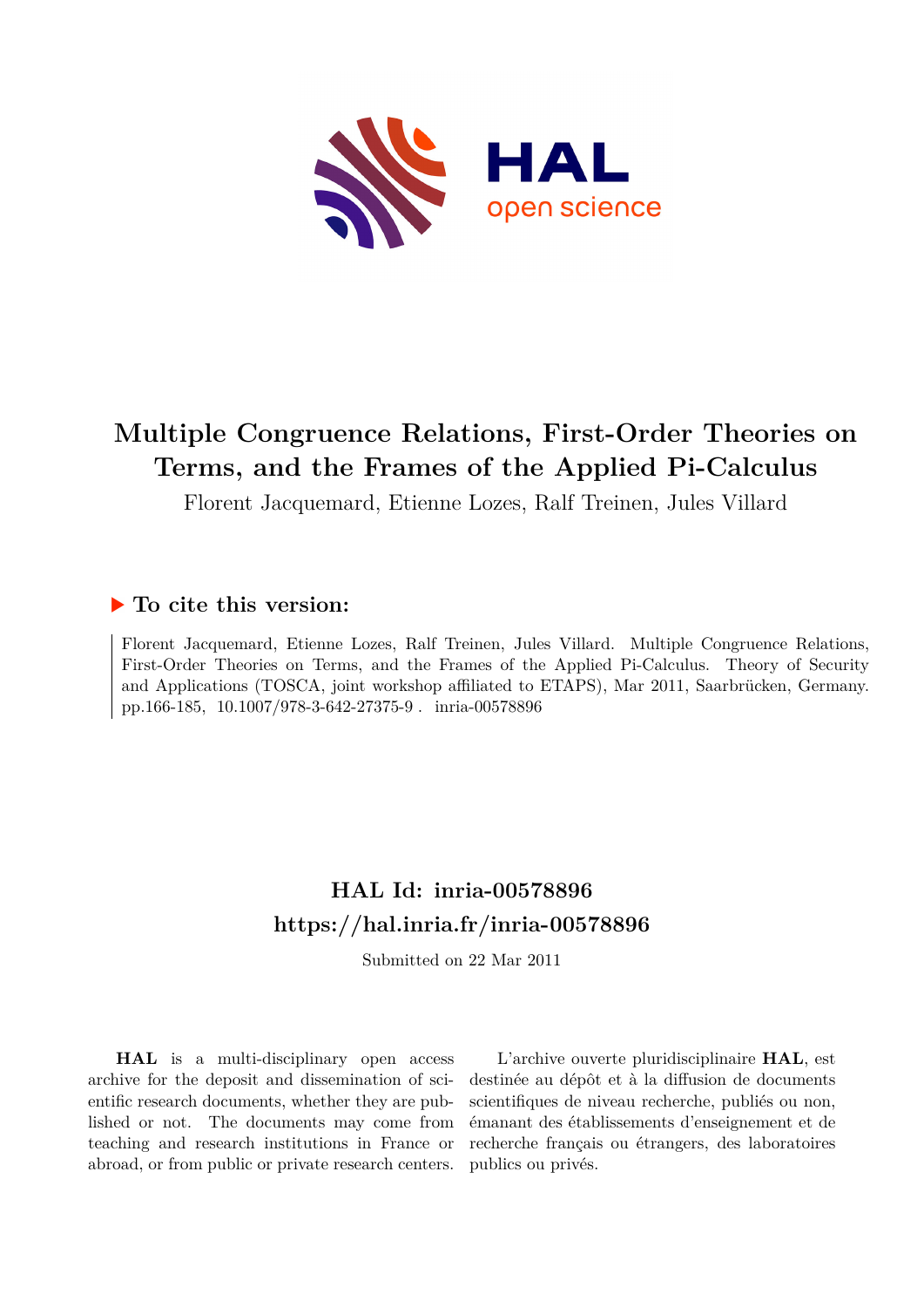# Multiple Congruence Relations, First-Order Theories on Terms, and the Frames of the Applied Pi-Calculus

Florent Jacquemard<sup>1</sup>, Étienne Lozes<sup>1,3\*</sup>, Ralf Treinen<sup>2</sup>, and Jules Villard<sup>1,4\*</sup>

<sup>1</sup> LSV, ENS Cachan, CNRS UMR 8643 and INRIA, France

<sup>2</sup> PPS, Université Paris Diderot, CNRS UMR 7126, France

<sup>3</sup> MOVES, RWTH Aachen, Germany

<sup>4</sup> Queen Mary University of London, UK

Abstract. We investigate the problem of deciding first-order theories of finite trees with several distinguished congruence relations, each of them given by some equational axioms. We give an automata-based solution for the case where the different equational axiom systems are linear and variable-disjoint (this includes the case where all axioms are ground), and where the logic does not permit to express tree relations  $x = f(y, z)$ . We show that the problem is undecidable when these restrictions are relaxed. As motivation and application, we show how to translate the model-checking problem of  $A\pi\mathcal{L}$ , a spatial equational logic for the applied pi-calculus, to the validity of first-order formulas in term algebras with multiple congruence relations.

# 1 Introduction

Term algebras play a crucial role in the symbolic modeling of cryptographic protocols. In the applied  $\pi$ -calculus [2], a variant of the  $\pi$ -calculus tailored to the study of security protocols, the history of communications at some point of a protocol can be represented by a *frame*, consisting of a set of terms, each representing a message that has been sent, together with a set of *names* that are assumed to be secret at the beginning of the communication. For instance, the encryption of a secret  $s$  using someone's public key  $pub(k)$  (with the equational axiom  $dec(enc(x, pub(k)), k) = x$ ) can lead to the frame  $F_0 := (\{k, s\}, \{u_0 = pub(k), u_1 = enc(s, u_0)\})$  where the first element of the pair is the set of *secret* (or *hidden*) names (here k and s) of the frame. Analyzing frames is crucial to discover potential flaws in security protocols.

Usually, one checks the properties of frames against two particular queries: the deducibility of a term from a given frame, and the static equivalence of two given frames. Assuming passive attackers who can observe messages exchanged on all public channels, deducibility corresponds to what they may infer from these observations, while static equivalence asserts *indistinguishability* between two protocols. These two properties are decidable for a fairly large (at least from a practical perspective) class of underlying equational theories, as shown by Abadi and Cortier [1]. However, many other properties, more tailored to a particular protocol, are imaginable. For instance, in the frame  $F$  above, one may ask whether the owner of the private key  $k$  will be able to

<sup>?</sup> Authors partially supported by the french ANR project PANDA.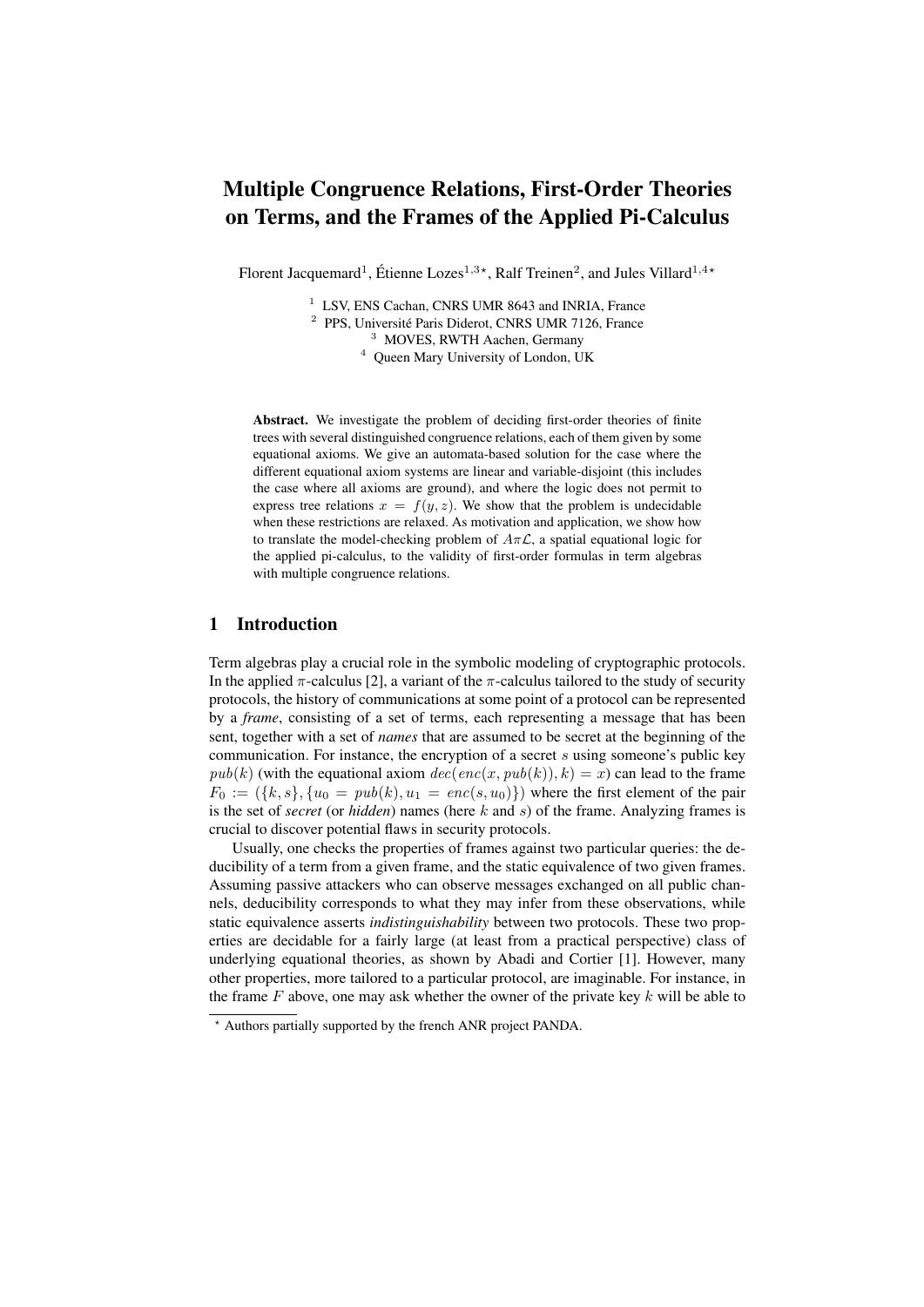uncover s. To provide a more general decision procedure that would also apply to these properties, one may wish to use a logic for which the model-checking problem is decidable. Since first-order logics over a term algebra cannot easily express the properties above, other formalisms need be considered.

In this paper, we study the decidability of the model-checking of  $A\pi\mathcal{L}$  [18, 17], a spatial logic for the applied  $\pi$ -calculus, and more precisely of a fragment  $\mathcal{FSL}$  of it we call *frame spatial logic*, that is dedicated to frames. This fragment exposes two of the main ingredients of  $A\pi\mathcal{L}$ , hidden name revelation and spatial conjunction, which we believe to be generally useful in naturally expressing security properties of frames. For instance, the hidden name revelation can be used to capture the subtler property mentioned above using the formula  $Hk$ .  $u_0 = pub(k) \wedge (\exists x. Hs. x = s)$ , which reads informally as follows: by revealing k, whose public key is published on  $u_0$ , one may craft a term  $x$ , independent of  $s$  but which may depend on  $k$  (given the position of the existential quantifier in the formula), such that x is equal to s (here  $x = dec(u_2, k)$ ) would be a valid witness). Spatial conjunction ∗ between two properties expresses the fact that the current frame can be decomposed into two subframes that do not share any hidden name such that each subframe satisfies one of the subformulas. For instance, the formula  $1 := \neg 0 \land \neg (\neg 0 * \neg 0)$  describes precisely the non-empty frames that may not be decomposed into two non-empty frames. Using this formula, one may express a property  $\Phi$  about a part of a frame that represents a single session of a protocol (supposing that each session is distinguished from the others by the use of a unique hidden name in each message) with  $(1 \wedge \Phi) *$  true. Decomposing frames spatially may also help expose which parts of the frame are responsible for the leak of a secret: the formula  $(\exists x. Hn. x = n) \land \neg (\exists x. Hn. (\Phi_1 * x = n))$  means that a secret name is leaked, but that the messages in the part of the frame described by  $\Phi_1$  are necessary to obtain this secret. The frame spatial logic  $\mathcal{FSL}$  is also rich enough to express that a given term is deducible from a frame and to characterise a particular frame.

Reducing the model-checking problem of the logic  $\mathcal{FSL}$  to a purely equational logic with no spatial connectives gives rise to formulas where *multiple* congruence relations may appear, which come from the various (fragments of) frames  $\{u_i = t_i\}_{i \in I}$ under consideration, each introducing additional axioms  $u_i = t_i$  to the term algebra. Another, more restricted case of multiple congruence relations can be found in the logic of frames  $\mathcal{LF}$  of Hüttel and Pedersen [14], in which one can compare terms either syntactically  $(t_1 = t_2)$  or according to the underlying equational theory  $\mathcal{E}(t_1 =_{\mathcal{E}} t_2)$ .

In this paper, we introduce the general framework of first-order constraints systems with *multiple* congruence relations. There exist a number of decidability results for the first-order theory of term algebras, or equivalently finite trees, and more generally for the first-order theory of the quotient of a term algebra by some congruence. Most of these decidability results were obtained by quantifier elimination. One of the key observation for quantifier elimination procedures is that the rule

$$
\exists x. (x = t \land \phi) \quad \leadsto \quad \phi[x \leftarrow t] \quad \text{if } x \notin \text{Vars}(t)
$$

where  $\phi$  is an arbitrary conjunction of literals, and  $\phi[x \leftarrow t]$  denotes the formula obtained by replacing every occurrence of the variable x by the term t, requires  $=$  to be a congruence relation with respect to all functions and predicates of the structure. However,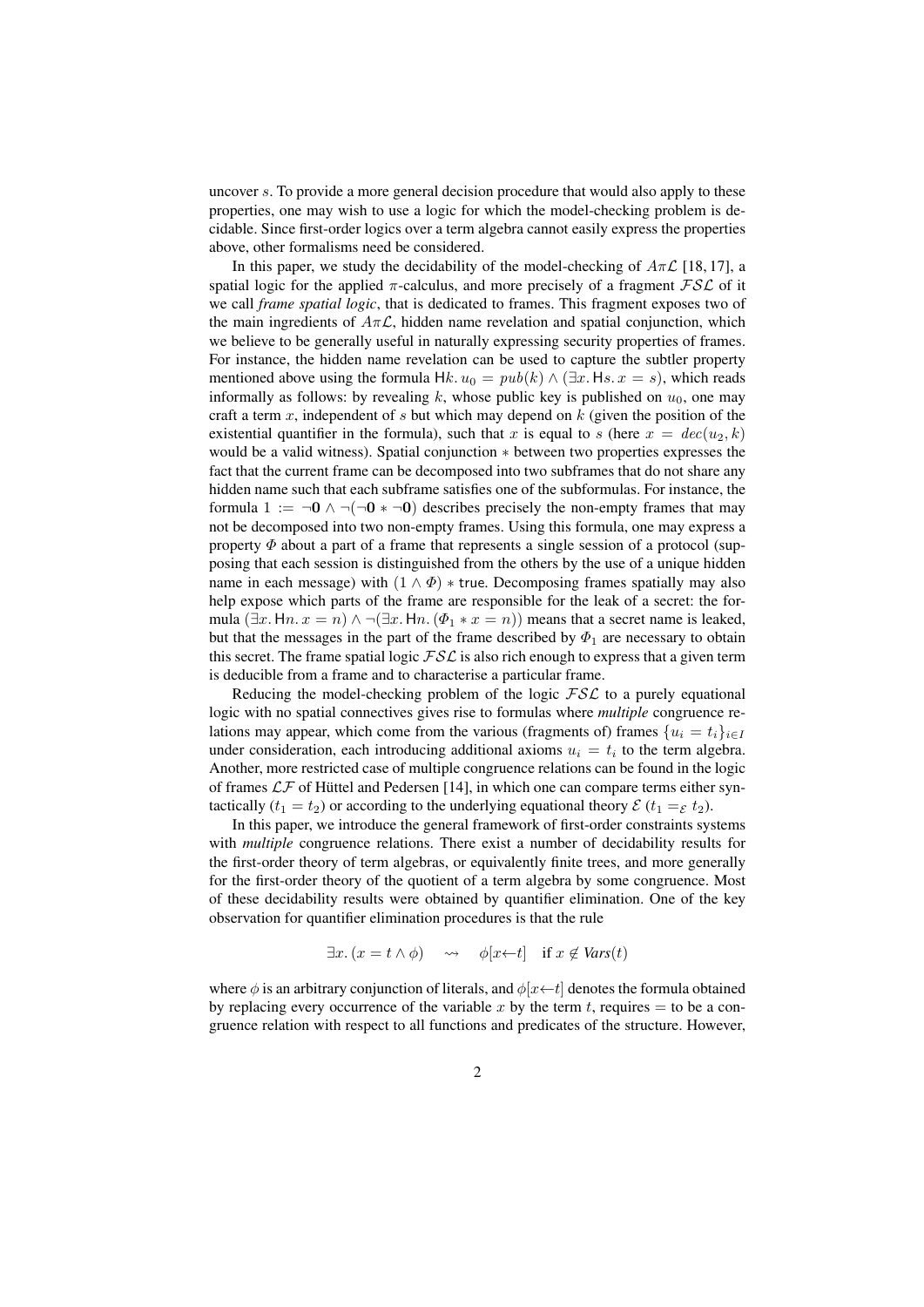when faced with several congruence relations, the observation above cannot be naively used as a basis for quantifier elimination. The reason is that, faced with a formula like  $\exists x_1, x_2. (x_1 =_1 t_1 \land x_2 =_2 t_2 \land \phi)$  where  $=_1$  and  $=_2$  are two different congruence relations of our structure, one cannot simply eliminate  $x_1$  or  $x_2$  as before. Indeed  $=_1$  would not necessarily be a congruence with respect to  $=_2$ , and vice versa, since in general the equational axioms used for defining these equivalence relations would be independent. One might however hope that there is a solution to this problem. If  $\{\theta_1, \ldots, \theta_n\}$ is a complete set of unifiers of  $x =_1 t_1$ , that is for the equational theory  $=_1$ , then the above formula would be equivalent to  $\exists x_2, \bar{y}_1.$   $(x_2 =_2 t_2 \wedge \phi)\theta_1 \vee \ldots \vee \exists x_2, \bar{y}_n.$   $(x_2 =_2$  $t_2 \wedge \phi$ ) $\theta_n$  where  $\bar{y}_i$  is the set of extra variables introduced by the unifier  $\theta_i$ . The question is whether a similar combination result can be achieved for the full first-order theory.

*Results* In this paper, we show the decidability of the first-order theory of term algebras with several congruence relations. The predicates of our structure are of the form  $x =_i y$ , where each  $=$  is given by a set of linear and variable-disjoint equational axioms. The structure does *not* contain function symbols, and hence does not allow to express relations of the form  $x = f(y, z)$ . This restriction makes the structure accessible to automata-theoretic techniques, which is a key to our decidability result. We show that decidability no longer holds when we allow term relations like  $x = f(y, z)$ , or when one generalizes to flat axiom systems. However, our decidability result can be extended to the quotient of the term algebra under a certain class of rewrite systems (which represent underlying equational theories on terms) for which a completion procedure terminates. We show that it is the case for rewrite rules of the form  $g \rightarrow x$  where q is a *jack* (see page 9) and all  $=$ <sub>i</sub> are axiomatized by ground equations. We also show that undecidability is reached as soon as one of the  $=$ <sub>i</sub> is the tree equality.

From a security point of view, as we will show, this means that deducibility and static equivalence, as well as the model-checking problem of  $\mathcal{FSL}$ , are all decidable when the underlying equational theory can be expressed as a rewrite system such that the completion procedure mentioned above terminates. This is the case in particular for the theory of pairs and of symmetric and asymmetric encryption with *fixed* keys, but not for the theory of signed messages for instance.

*Related work* This paper is the result of two lines of research: decidability results for first-order theories on the one side, and the study of process algebras for security protocols on the other side.

The decidability of the first-order theory of finite trees over a finite signature, with syntactic equality as the only predicate, was first shown by Malc'ev [20], this result was later rediscovered and extended independently by Maher [19] and Comon and Lescanne [10]. Encouraged by this result, several researchers started in the late 80s the program to show decidability of the first-order theory of term algebras with different predicates than just syntactic equality. Research basically went into several directions: one direction was to add relations other than equality to the theory, in particular ordering relations that were useful for ordered rewrite calculi [6, 15], or for typing of programming languages [22, 16]. Another direction was the addition of predicates that can be recognized by various classes of tree automata [5, 8]. A third direction was to replace the syntactic equality relation in the original result by an equality relation modulo a set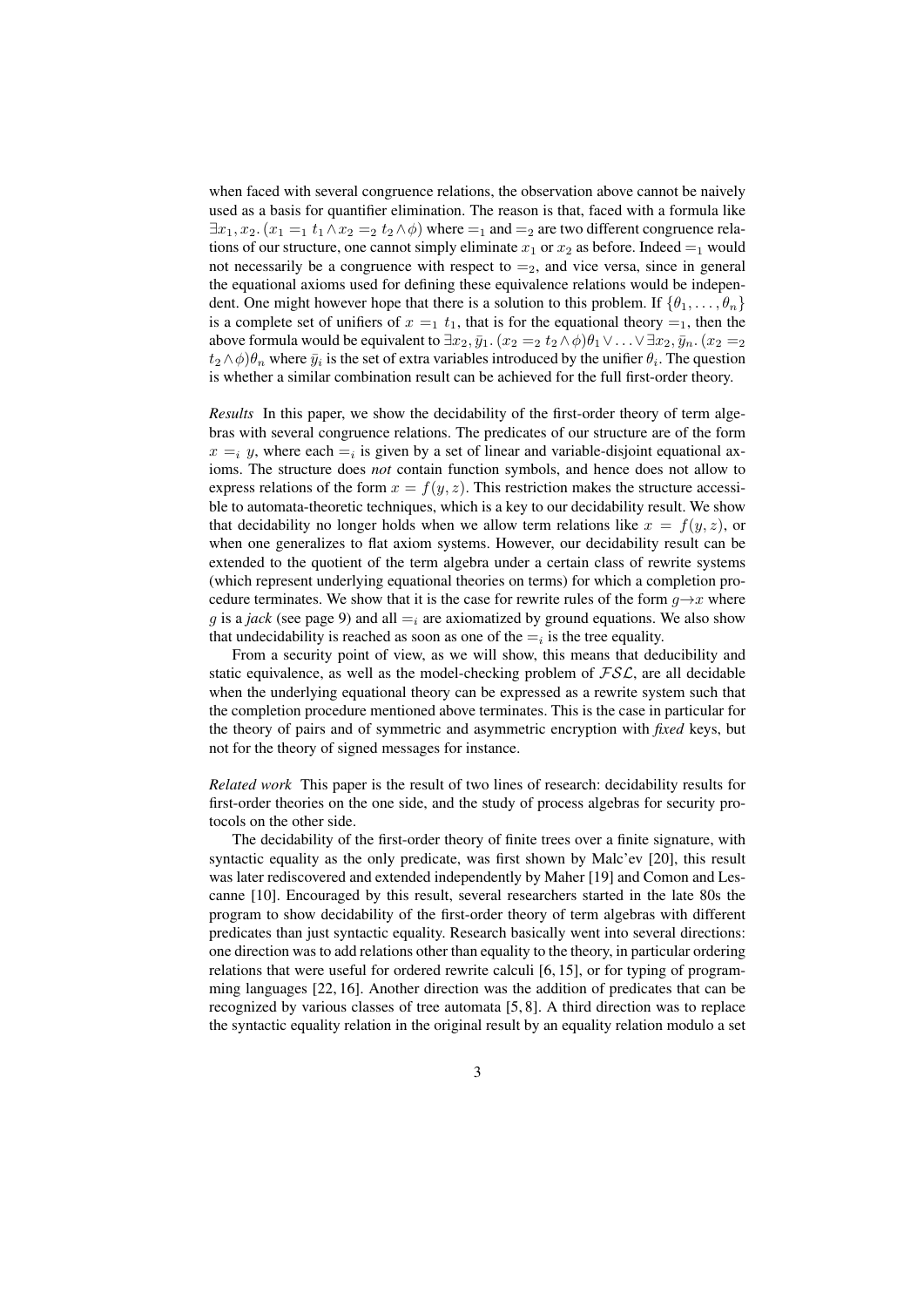of equational axioms. The initial optimism was fueled by the fact that for quantifier-free positive constraints, so-called unification systems, the extension of syntactic unification to unification modulo equational theories has led to a rich theory and many useful results (see, for instance, [3] for a survey). The probably strongest result in this direction is the decidability of the theory of term algebras modulo so-called *shallow* equational theories [9]. However, it also turned out that the limits of decidability are met much earlier with first-order theories than with unification problems, and undecidability of the theory of term algebras modulo some important equational theories were shown, among them AC [23, 21].

From the perspective of symbolic cryptography, our work can be compared with the one of Abadi and Cortier [1] in which they show that term deduction and static equivalence are decidable for many equational theories. Most of the classes they consider are out of the reach of the techniques presented here; however, our work takes a different approach than theirs: we consider the decision of any property that can be expressed in  $FSL$ , for instance the mere existence of a leaked secret name (which amounts to quantifying over the terms that can be deduced from a frame), or more generally of any property expressible in a first-order theory with multiple congruence relations and a background term rewrite system. This makes both results incomparable.

*Outline* Section 2 collects the necessary background on term algebras, tree automata, and term rewriting. In Section 3, we establish the decidability of the first-order theory of term algebras with multiple congruence relations, and the undecidability under small relaxations of our hypothesis. In Section 4, we show how to extend the decidability result to a certain class of "background" rewrite systems. Finally, Section 5 introduces the application to the study of the frames of the applied  $\pi$ -calculus.

# 2 Preliminaries

We assume the usual notions of rewriting. A *signature* Σ is a set of function symbols with arity. The subset of function symbols of  $\Sigma$  of arity n is denoted by  $\Sigma_n$ . A signature  $\Sigma$  is called *monadic* if when it contains only unary and constant function symbols ( $\Sigma$  =  $\Sigma_0 \cup \Sigma_1$ ). The set of variables is V; given a signature  $\Sigma$ , we denote by  $T(\Sigma, V)$  the set of terms over  $\Sigma$ , and by  $T(\Sigma)$  the set of *ground* terms (terms without variables). A term  $t \in T(\Sigma, V)$  can be conveniently seen as a function from its set of positions  $Pos(t)$ (non-empty set of sequences of positive integers that is closed under prefix and left brother) into  $\Sigma \cup V$ . Let *Vars*(*t*) denote the set of variables of *t*, *depth*(*t*) its depth,  $t|_p$ the subterm of t at position p, and  $t[s]_p$  the replacement in t of the subterm at position p by s. The term t is called *linear* if every variable of *Vars*(t) occurs exactly once in t.

Equations are considered non-oriented, that is  $\ell = r$  is identified with  $r = \ell$ . We call an equation  $\ell = r$  *ground* when  $Vars(\ell) = Vars(r) = \emptyset$ , *variable-disjoint* when *Vars*( $\ell$ ) is disjoint with *Vars*(*r*), *flat* when *depth*( $\ell$ ), *depth*( $r$ )  $\leq 1$  and *shallow* when every variable of  $Vars(\ell) \cap Vars(r)$  occurs at depth at most 1 in  $\ell$  and r. A set of equations is variable-disjoint (resp. ground, flat, shallow) when each of its equations is. Any flat equation is shallow, and any ground equation is both shallow and variable-disjoint, while in general flat or shallow equations are not necessarily variable-disjoint.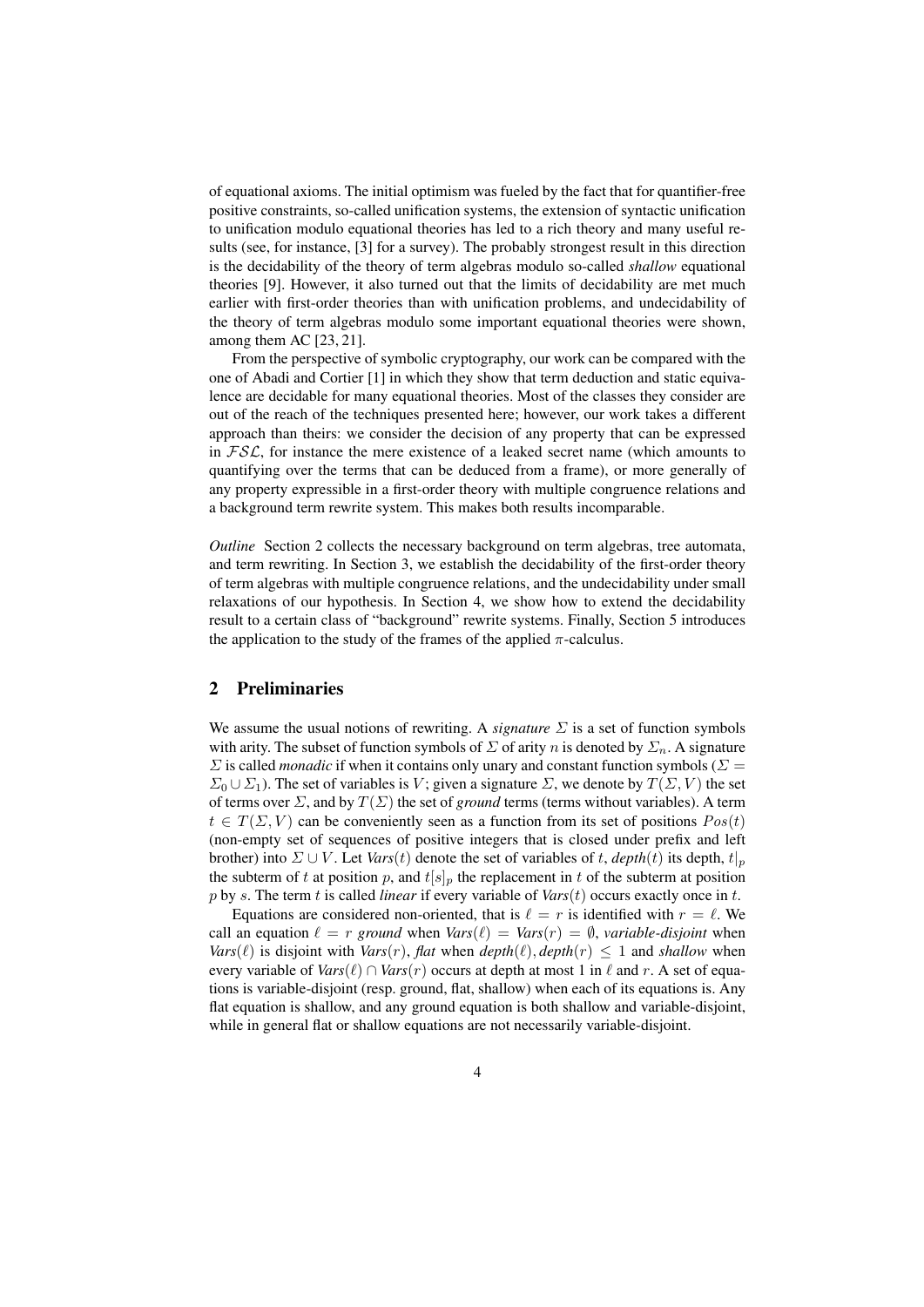Let R be a rewrite system, and E a set of equational axioms. We write  $s \frac{\longrightarrow}{R} t$ when s rewrites to t in one step by R, and  $s \leftarrow E$  t when s transforms to t in one equational proof step by E. The relations  $\frac{*}{R}$  and  $=$ <sub>E</sub> are the reflexive and transitive closures of respectively  $\frac{\ }{R}$  and  $\leftarrow_E$ , that is, in the latter case,  $s =_E t$  when s and t are equal modulo the set E of equations. We write  $=_{E,R}$  for the reflexive, symmetric and transitive closure of  $\leftarrow_{E} \cup \rightarrow$ .

Given a finite signature  $\Sigma$ , a (bottom-up) *tree automaton* A is given by  $(Q, F, \Delta)$ where Q is a finite set of *states*,  $F \subseteq Q$  is called the set of *accepting states*,  $\Delta$  is a set of rewrite rules  $f(q_1, \ldots, q_n) \to q$  with  $f \in \Sigma_n, q_1, \ldots, q_n, q \in Q$ . The automaton A *accepts* a tree t iff  $t \stackrel{*}{\longrightarrow} q \in F$  by the transition rules  $\Delta$ . The *language*  $L_A$  is the set of all trees accepted by A. Tree automata enjoy (almost) all the nice properties of word automata, in particular closure under Boolean operations, decidability of the emptiness problem, determinization, minimization [7].

The *convolution* operation defined below allows to code *n*-tuples of trees as trees over a signature of *n*-tuples. Let  $\Sigma$  be a signature with  $\Box \notin \Sigma$ . We define the signature  $\Sigma^{[n]}$ , for  $n \geq 1$ , as

$$
\Sigma^{[n]} = \{ [f_1, \ldots, f_n] \mid f_i \in \Sigma \cup \{ \square \}, f_i \neq \square \text{ for at least one } i \}.
$$

The arity of  $[f_1 \dots, f_n]$  in  $\Sigma^{[n]}$  is the maximum of the arities of those  $f_i$  that are in  $\Sigma$ . For  $t_1, \ldots, t_n \in T(\Sigma)$ , the convolution  $t_1 \otimes \ldots \otimes t_n$  is the tree  $t \in T(\Sigma^{[n]})$  defined by  $Pos(t) = Pos(t_1) \cup ... \cup Pos(t_n)$ , and for all  $\pi \in Pos(t)$ ,  $t(\pi) = [f_1, ..., f_n]$ where  $f_i = t_i(\pi)$  if  $\pi \in Pos(t_i)$ , and  $f_i = \Box$  otherwise. Projection is defined by  $\pi_i(t_1\otimes\ldots\otimes t_n)=t_i.$ 

For example, let  $\Sigma = \{h, f, a\}$ , where a is a constant, f unary, and h binary. Then we have that  $f(a) \otimes h(a, f(a)) = [f, h]([a, a], \Box, f]([\Box, a]))$ .

Now, one can define *tree-automatic representations* and *tree-automatic structures* analogously to the definition given in [4] for automata over finite words. This definition applies only to so-called *relational* structures, that is structures that have only predicates in their logical language and no constants or function symbols. This is not a restriction as constants or functions can always be expressed by predicates. Let  $\mathfrak A$  be a structure over a relational signature with relation symbols  $R_1, \ldots, R_n$ . A *tree-automatic representation* of  $\mathfrak A$  is given by

- 1. a finite signature  $\Sigma$ ,
- 2. a recognizable tree language  $L_{\delta} \subseteq T(\Sigma)$ ,
- 3. an onto function  $\nu: L_{\delta} \to |\mathfrak{A}|$  ( $|\mathfrak{A}|$  denotes the universe of  $\mathfrak{A}$ ),
- 4. a recognizable tree language  $L_R \subseteq T(\Sigma^{[n]})$  for each relation symbol R of the signature of  $\mathfrak A$ , such that for all  $t_1, \ldots, t_n \in L_\delta, t_1 \otimes \ldots \otimes t_n \in L_R$  if and only if  $(\nu(t_1), \ldots, \nu(t_n)) \in R^{\mathfrak{A}}$  –we say that the relation  $R^{\mathfrak{A}}$  is *recognizable*.

A structure is *tree-automatic* if it has a tree-automatic representation. The first-order theory of any tree-automatic structure is decidable.

Ground Tree Transducers (GTT) have been introduced in [11]. A GTT is defined by two tree automata  $A_1$  and  $A_2$  over the same signature  $\Sigma$ , and possibly with shared states. The GTT defined by  $A_1$  and  $A_2$  recognizes the pair  $(t, t') \in T(\Sigma)^2$  iff there exists a context C, terms  $t_i, t'_i \in T(\Sigma)$ , and states  $q_i$  for  $1 \leq i \leq n$ , such that  $t =$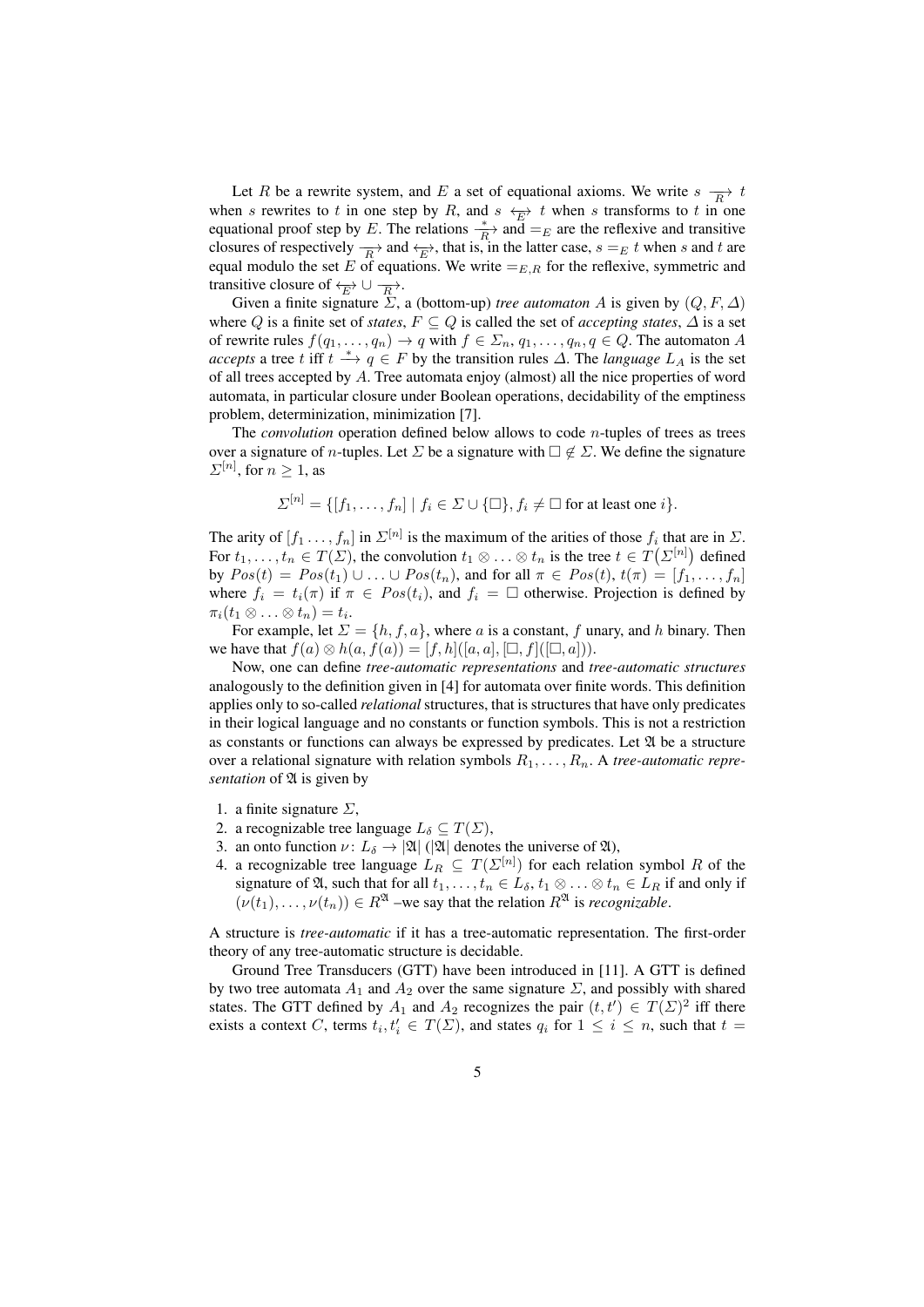$C[t_1,\ldots,t_n], t' = C[t'_1,\ldots,t'_n], t_i \stackrel{*}{\longrightarrow} q_i$  by  $A_1$  and  $t'_i \stackrel{*}{\longrightarrow} q_i$  by  $A_2$ . Any relation defined by a GTT is recognizable, and the set of GTT-definable relations is closed under iteration (Kleene star) [12].

## 3 The Case of Several Congruence Relations

**Definition 1.** Let  $\Sigma$  be a countable signature with an upper bound on the arities of *the function symbols,*  $(E_i)_{i \in I}$  *be a finite family of finite sets of equations over*  $\Sigma$ *, and*  $(L_i)_{i \in J}$  *a finite family of recognizable tree languages over finite subsets of the signature*  $\Sigma$ *. The first-order structure*  $\mathfrak{A}(\Sigma, (E_i)_{i \in I}, (L_j)_{j \in J})$  *is defined as follows: the universe is the set of all ground* Σ*-terms, there are no constant or function symbols, for every*  $i \in I$  *we have a binary relation*  $=_i$ *, interpreted as*  $t_1 =_i t_2$  *iff*  $t_1 =_{E_i} t_2$ *, for every*  $j \in J$  *we have a unary relation*  $L_j$ *, interpreted as*  $L_j(t)$  *iff*  $t \in L_j$ *. The structure*  $\mathfrak{H}(\Sigma,(E_i)_{i\in I},(L_i)_{i\in J})$  *contains in addition to*  $\mathfrak{A}(\Sigma,(E_i)_{i\in I},(L_i)_{i\in J})$  *all symbols from* Σ *as function symbols, interpreted as free constructor symbols.*

Note that first order logic with equality comes as a particular case, when  $E_i = \emptyset$ for some *i*. In this case, we can write  $=$  for  $=_i$ . This definition allows to consider a structure in which every ground term  $t \in T(\Sigma)$  exists as a syntactic constant. This would be represented by having in the family of recognizable tree languages, for every  $t \in T(\Sigma)$ , the language consisting of the single term t only (each such language is of course recognizable). Also, note that the logical language of  $\mathfrak{H}(\Sigma,(E_i)_{i\in I},(L_i)_{i\in J})$ allows to express unification problems like  $x = f(y, z)$ ; however this is not possible in  $\mathfrak{A}(\Sigma,(E_i)_{i\in I},(L_i)_{i\in J}).$ 

We will show that one can effectively construct, given as input a finite family  $(E_i)_{i \in I}$  of linear and variable-disjoint equation systems and a finite family  $(L_j)_{j\in J}$  of recognizable tree languages, a tree-automatic representation of  $\mathfrak{A}(\Sigma,(E_i)_{i\in I},(L_i)_{i\in J})$ . The first step is to define the encoding of the algebra as trees over a finite signature, the (minor) difficulty here being that the algebra contains trees over a possibly infinite alphabet but with a bounded arity. We elude the details.

The languages  $L_j$ ,  $j \in J$ , are recognizable by definition. In order to show that every  $=_i$ ,  $i \in I$ , is recognizable we construct a Ground Tree Transducer as follows: Given the linear and variable-disjoint equational theory  $E = \{s_1 = t_1, \ldots, s_n = t_n\}$ , let  $A_1$  be the tree automaton that recognizes the set of instances of  $s_i$  in state  $q_i$ , for any *i*, and the set of instances of  $t_i$  in state  $p_i$ , for any *i*. Symmetrically, let  $A_2$  be the tree automaton that recognizes the set of instances of  $s_i$  in state  $p_i$ , for any i, and the set of instances of  $t_i$  in state  $q_i$ , for any i. These automata can be constructed exactly because each equational axiom is linear. Since the axioms are variable-disjoint, the GTT defined by  $A_1$  and  $A_2$  recognizes a pair of terms  $(t, t')$  iff t is obtained from  $t'$  by a parallel equational replacement with respect to  $E$ . The transitive closure of this relation is exactly the equality relation modulo  $E$ , which is again a GTT [12], and hence recognizable. Hence:

**Theorem 1.** Let  $\Sigma$  be an arity-bounded countable signature. The following problem is *decidable: given a finite family*  $(E_i)_{i \in I}$  *of finite sets of linear variable-disjoint equations over*  $\Sigma$ , a finite family  $(L_j)_{j\in J}$  of recognizable tree languages over  $\Sigma$ , and a *first-order formula*  $\phi$ *, does*  $\mathfrak{A}(\Sigma, (E_i)_{i \in I}, (L_j)_{j \in J}) \models \phi$  *hold*?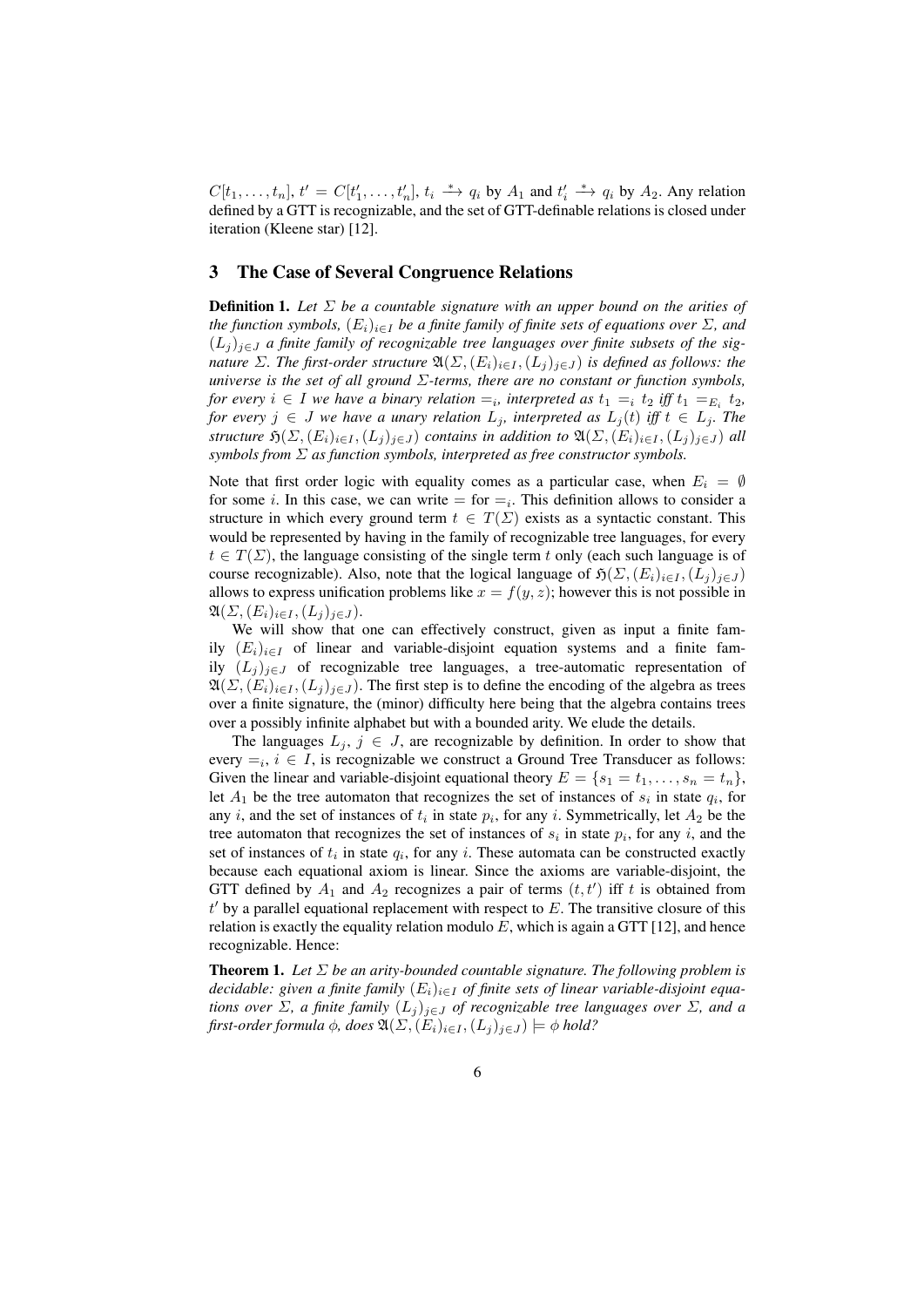Thm. 1 no longer holds if generalized to the structure  $\mathfrak{H}(\Sigma,(E_i)_{i\in I},(L_j)_{j\in J})$ , that is if one also allows relations like  $x = f(y, z)$ .

Theorem 2. *It is undecidable whether a given existential closed first order formula holds in a given structure*  $\mathfrak{H}(\Sigma,(E_i)_{1\leq i\leq 3},(L_j)_{1\leq j\leq 3})$  *with*  $\Sigma$  *finite*,  $E_1$  *and*  $E_2$  *finite sets of ground equations, and*  $E_3 = \emptyset$ *.* 

Proof *(sketch)* We encode the problem of acceptance of the empty tape for Turing machines. A configuration of a Turing machine  $M$  is represented as a right-comb  $c_i = g(c_{i,1}, g(c_{i,2}, \ldots, g(c_{i,k}, b) \ldots))$  where g is a binary symbol and the constant symbols  $c_{i,j}$  are either letter of the input alphabet of M, or a state of M, used to indicate the position of its head. A computation  $c_0, \ldots, c_n$  of M (sequence of successive configurations) is also encoded as a right comb  $f(c_0, \ldots, f(c_n, b))$ . We consider the closed formula  $\phi$  defined as follows:

 $\exists y, y_1, y_2, x. L_{sp}(y) \wedge y =_{E_1} y_1 \wedge L_c(y_1) \wedge y =_{E_2} y_2 \wedge L_c(y_2) \wedge L_0(x) \wedge y_1 = f(x, y_2)$ 

where  $L_0$  and  $L_c$  are the languages of term representations of respectively the initial configurations of  $M$  (there are several such representations because we use padding), and sequences of configurations (possibly not successive) of  $M$ , ending with a final configuration. The regular language  $L_{sp}$  contains roughly the term representation of sequences of convolution products of pairs of successive configurations (roughly, terms of the form  $f(c_0 \otimes d_1, \ldots, f(c_{n-1} \otimes d_n, f(c_n \otimes b, b)))$  where the configuration  $d_{i+1}$  is obtained from  $c_i$  using a transition of M).

Moreover,  $E_1$  and  $E_2$  define respectively the left and right projections over the signatures of pairs. Hence φ holds in  $\mathfrak{H}(\Sigma,(E_i)_{i\in 1,2},(L_{sp}, L_c, L_0))$  iff M admits a successful computation  $(y_1)$  starting with an initial configuration.

Note that the above problem is decidable for arbitrary first-order formula and structures  $\mathfrak{H}(\Sigma,(E_1),\emptyset)$  where  $E_1$  is a shallow equational system [9]. However, Thm. 1 no longer holds when one replaces variable-disjoint equational systems by flat equational systems. The signature considered in the next theorem is monadic, hence the results holds already when considering a domain of words.

Theorem 3. *It is undecidable whether a given existential closed first order formula holds in a given structure*  $\mathfrak{A}(\Sigma, (E_i)_{1 \leq i \leq 3}, (L_j)_{1 \leq j \leq 2})$  *with*  $\Sigma$  *finite and monadic,*  $E_1$ *and*  $E_2$  *finite sets of flat equations, and*  $E_3 = \emptyset$ *.* 

**Proof** (sketch) We reduce from the Post correspondence problem (PCP). Let  $P =$  $\{(u_i, v_i) \mid u_i, v_i \in \{a, b\}^+, 1 \leq i \leq N\}$  be an instance of PCP and let  $L :=$  $\max(|u_i|, |v_i| \mid i \leq N).$  We consider a monadic signature containing a constant symbol b and unary function symbols a, b and  $P_{i,j}$  for all  $1 \leq i \leq N$  and  $1 \leq j \leq L$ . The purpose of the symbols  $P_{i,j}$  is to represent a "skeleton" of solution of  $P$ , *i.e.* a sequence of indexes that will be replaced by letters of the  $u_i$ 's or  $v_i$ 's using two sets of flat equations  $E_1$  and  $E_2$ . In  $E_1$ , we have equations like  $P_{i,j}(x) = u_{i,j}(x)$  if  $1 \le i \le N$  and  $1 \leq j \leq |u_i|$   $(u_{i,j}$  is the  $j^{\text{th}}$  letter of  $u_i$ ) and  $P_{i,j}(x) = x$  if  $|u_i| < j$ , and similarly for  $v_i$  in  $E_2$ .

Moreover, we have two tree automata:  $L_{\alpha}$  recognizing  $\{a, b\}^+$ , and  $L_P$  recognizing  $\{P_{i,1}\cdots P_{i,L} \mid 1 \leq i \leq N\}$ <sup>\*</sup>  $\flat$ . Finally, the closed formula  $\phi := \exists x, u, v.$   $L_P(x) \land$  $x =_{E_1} u \wedge x =_{E_2} v \wedge L_\alpha(u) \wedge L_\alpha(v) \wedge u = v$  holds in  $\mathfrak{A}(\Sigma, (E_i)_{1 \leq i \leq 3}, (L_\alpha, L_P))$ iff  $P$  has a solution.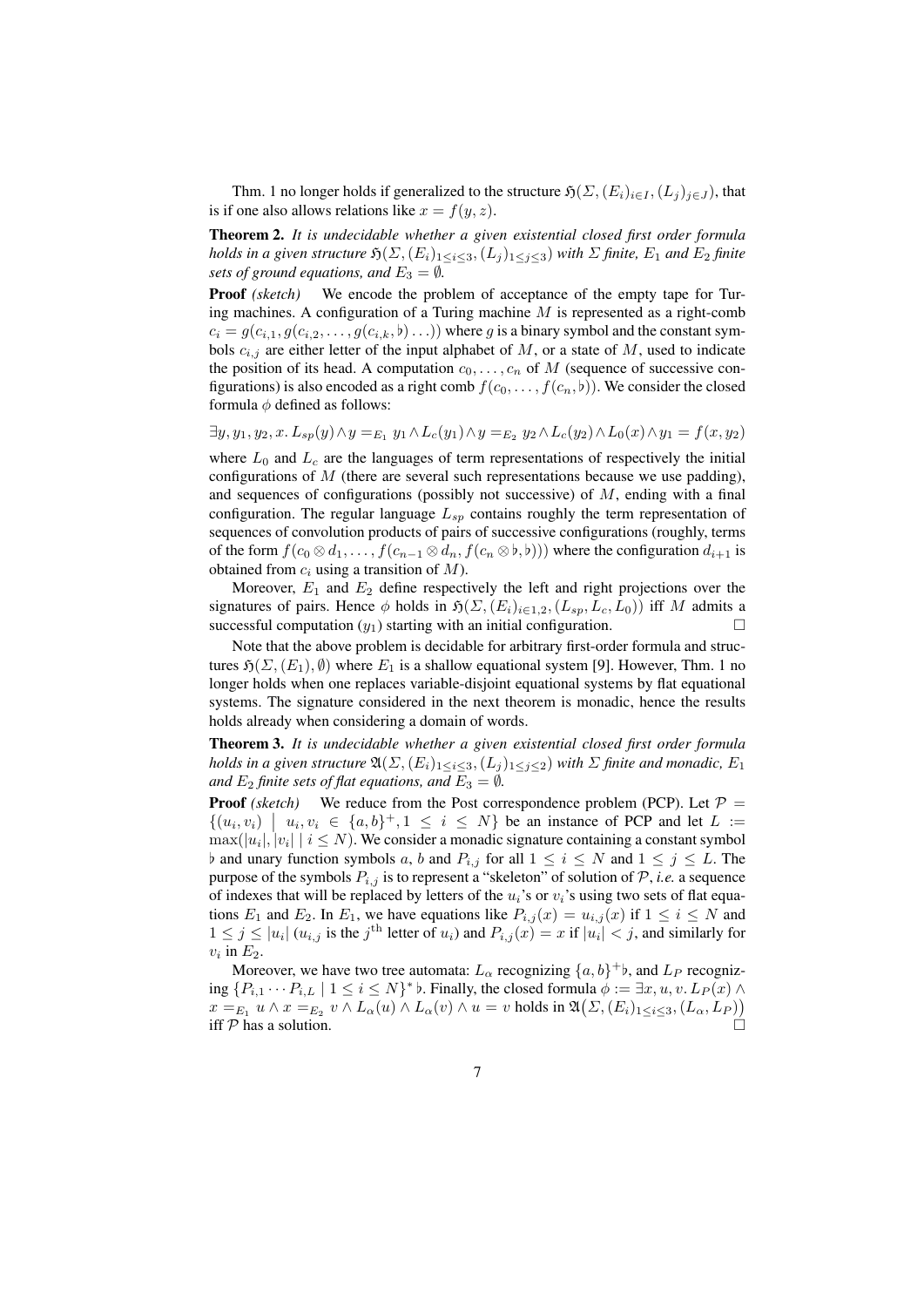## 4 Adding a Background Term Rewrite System

In this section we show that Thm. 1 can be extended to the case where all equations are taken modulo an additional term rewrite system with some particular properties. The first property is that the system is *canonical*, that is normalizing and confluent, such that each term has a unique normal form. This allows us to restrict the universe of the logic structure to contain only terms in normal form, and each ground term would be interpreted in that structure as its normal form.

**Definition 2.** Let  $\Sigma$ ,  $(E_i)_{i \in I}$ ,  $(L_j)_{j \in J}$  be as in Def. 1, and R be a canonical, left*linear rewrite system. The first-order structure*  $\mathfrak{A}(\Sigma, (E_i)_{i \in I}, (L_j)_{j \in J}, R)$  *is defined*  $as \mathfrak{A}(\Sigma,(E_i)_{i\in I},(L_j)_{j\in J})$  *in Def. 1 except that the universe is restricted to R-normal forms and that*  $t_1 = i t_2$  *is interpreted as*  $t_1 = E_i, R \, t_2$ *.* 

Note that the term rewrite system may indeed intervene even when the structure contains only terms in normal form, and when all equational systems are normalized with respect to the rewrite system. Take, for example, a rewrite system  $R$  consisting of the rule  $left(pair(x, y)) \rightarrow x$  and the equational system  $E = \{c = pair(a, b)\}\$ . The system E is normalized w.r.t. R, and so are the terms a and  $left(c$ ). However,  $left(c\right) = a$ is a consequence of  $E \cup R$  but not of E alone.

We say that there is a *critical pair* (CP) between two rewrite rules  $\ell \to r$  and  $q \to d$ if there exists a substitution  $\sigma$  and a non-variable position p of g such that  $g\sigma|_{p}=l\sigma$ , in that case the critical pair is the equation  $g\sigma[r\sigma]_p = d\sigma$ .

For the decidability result below we require in addition the rewrite system to be *orthogonal*, that is left-linear and without critical pairs. The set of terms in normal forms is then recognizable as a consequence of left-linearity [7]; absence of critical pairs will be useful in the proof of Thm. 4. Orthogonality implies confluence [13].

The idea is to "complete" any of the given equational systems  $E_i$  w.r.t.  $R$ , by adding the CP (which are equations) between equations and rules of  $R$ . If this process terminates for each of these systems  $E_i$  then we can conclude. Given an equation  $l = r$  and a rewrite rule  $q \to d$ , we consider the following two cases of critical pairs:

- cp<sub>1</sub>) There is a substitution  $\sigma$  and a non-variable position p of g such that  $g\sigma|_{p}=l\sigma$ , in that case the critical pair is  $g\sigma[r\sigma]_p = d\sigma$ .
- cp<sub>2</sub>) There is a substitution  $\sigma$  and a non-variable position p of  $l\sigma$  such that  $g\sigma = l\sigma |_{p}$ , in that case the critical pair is  $r\sigma = l\sigma [d\sigma]_p$ .

We say that  $E'$  is the *completion* of  $E$  by  $R$  when  $E'$  is the smallest set containing  $E$  and that contains all its own critical pairs with  $R$ . If this set is finite then it can be calculated from  $E$  by successive addition of critical pairs.

**Lemma 1.** If R is orthogonal and E' is the completion of E by R then  $s =_{E,R} t$  iff  $s =_{E'} t$  *for all terms s, t in R-normal form.* 

**Proof** Any  $E'$  proof step can be simulated by several  $E, R$  proof steps, so the back direction is obvious. For the other direction, first note that when  $s =_{E,R} t$  then  $s =_{E',R}$ t since  $E \subseteq E'$ . Any proof of  $s =_{E',R} t$  can be transformed into a proof such that any  $R$ -rewrite step is either preceded by an  $R$  rewrite-step, or by an  $E$ -step such that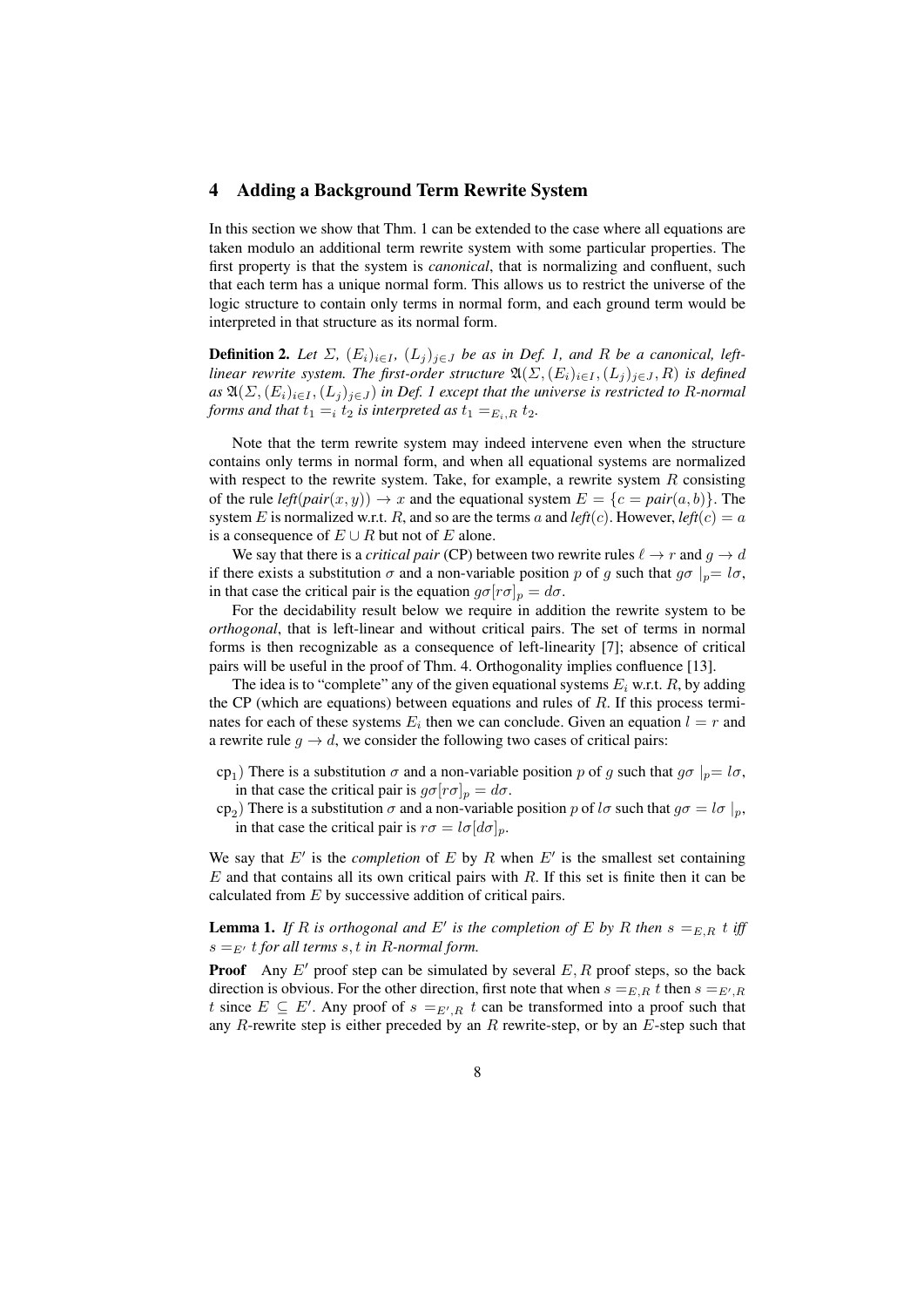the redex of the rewrite step has a non-trivial overlap with the previous equational step. This is a consequence of the orthogonality of R and the fact that s and t are in R-normal form, since a rewrite step can be commuted with a non-overlapping equational step. If the shortest such proof used an R-step then we could replace the preceding equational step and that rewrite step by one single equational step (their critical pair), which would yield a contradiction.

In order to meet the hypotheses of Thm. 1, we have to assure that the critical pair is again linear and variable-disjoint. Linearity may be violated only by a non-linearity of  $d$  (since all other terms are linear), and variable disjointness may be violated in case  $cp_1$  when  $g\sigma[\bullet]_p$  is not ground. We obtain together with Lemma 1 and Thm. 1:

Theorem 4. *Let* Σ *be an arity-bounded countable signature, and* R *an orthogonal and terminating term rewrite system. There exists a decision procedure for the following problem: given a finite family*  $(E_i)_{i \in I}$  *of finite sets of linear variable-disjoint equations over*  $\Sigma$ , such that each  $E_i$  has a finite completion by R that is linear and variable*disjoint, given a finite family*  $(L_i)_{i \in J}$  *of recognizable tree languages over*  $\Sigma$ *, and a first-order formula*  $\phi$ *, does*  $\mathfrak{A}(\Sigma, (E_i)_{i \in I}, (L_i)_{i \in J}, R) \models \phi$  *hold?* 

*Example.* Let R be the term rewrite system with rules  $left(\text{pair}(x, y) \rightarrow x$ ,  $right(pair(x, y)) \rightarrow y$  and let E be the following equational theory: E  ${pair(a, pair(b, c)) = d}$ . Completion terminates successfully with the following equational system:  $E = \{pair(a, pair(b, c)) = d, a = left(d), pair(b, c) = right(d), b =$  $left($ *right* $(d)$ ),  $c = right($ *right* $(d)$ ) }.

We can characterize a simple case in which completion always succeeds: we call a term a *jack* when it is either shallow and linear, or  $f(t_1, \ldots, t_i, \ldots, t_n)$  such that some  $t_i$  is shallow and linear, and each  $t_j$  with  $j \neq i$  is a constant.

**Lemma 2.** When R *is a non-overlapping rewrite system of rules*  $g \rightarrow x$  *where each* g *is a jack,*  $x \in \text{Vars}(q)$ , and E *a ground equational system such that no constant occurring on a left-hand side of* R *is a side of* E*, then completion of any variable-disjoint and linear equation system is finite.*

**Proof** The rewrite system is, as an easy consequence of the hypotheses, terminating and orthogonal. Since any right-hand side is subterm of a left-hand-side, which in turn is linear, all terms involved and hence all CP are linear. If  $l = r$  is an equation and  $g\sigma_p =$  $l\sigma$  an overlap, then due to the definition of jacks and the third condition in the lemma,  $g\sigma[\bullet]_p$  is ground, and hence the CP is variable-disjoint. We elude the termination proof of completion.

Here is an example of a term rewrite system that satisfies the conditions of Lem. 2. This system describes the cryptographic operators of pairing and projection, and asymmetric encryption and decryption for *fixed* keys.

$$
left(pair(x, y)) \rightarrow x \quad dec(enc(x, pub(a)), a) \rightarrow x \quad enc(dec(x, pub(a)), a) \rightarrow x
$$
  
right(pair(x, y)) \rightarrow y \quad dec(enc(x, b), pub(b)) \rightarrow x \quad enc(dec(x, b), pub(b)) \rightarrow x

In this case, equational axioms may not contain  $a$  or  $b$  (the ground subterms of the lefthand sides of R). The generalization of these axioms to arbitrary keys represented by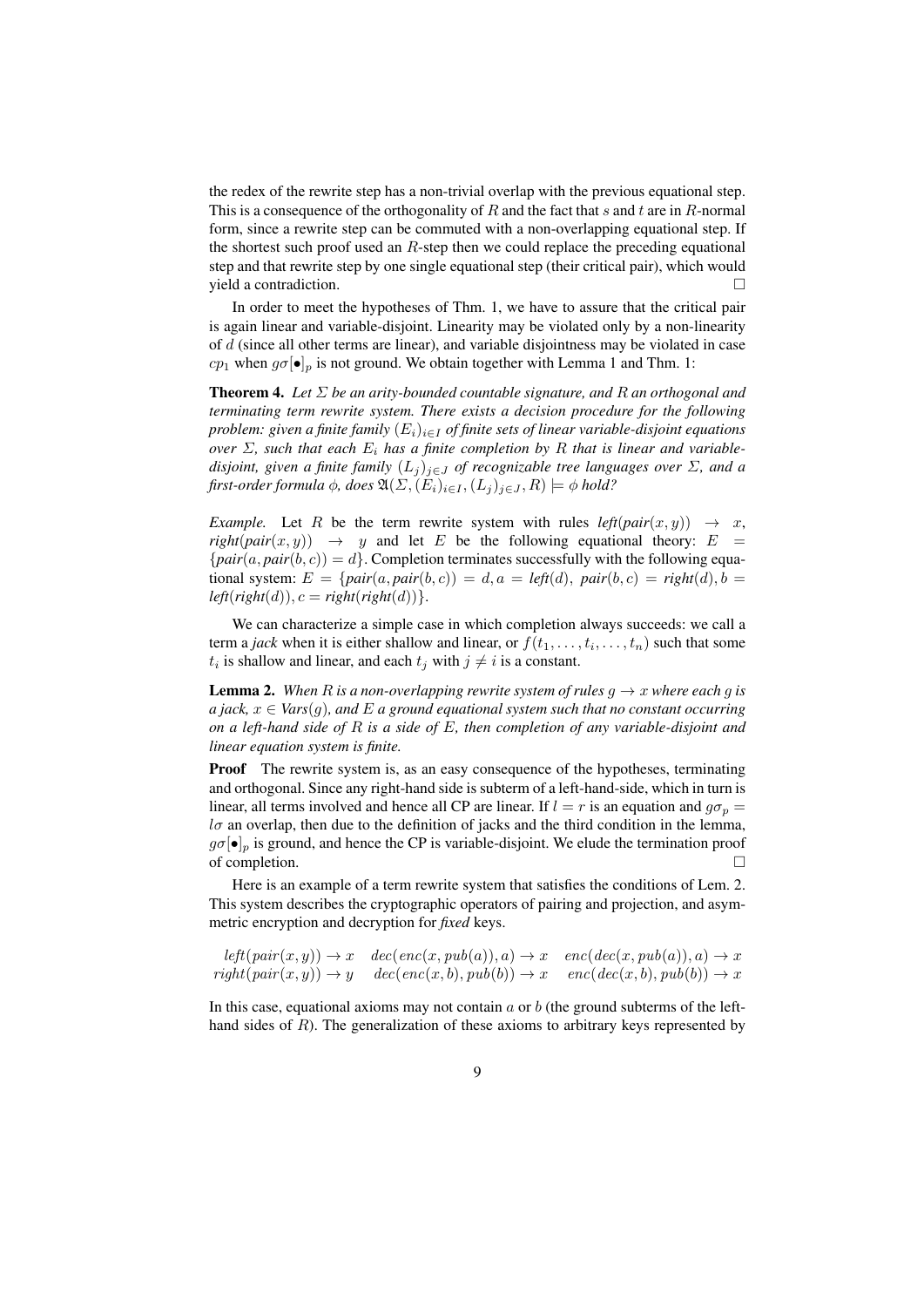a variable, *i.e.*  $dec(enc(x, pub(y)), y) \rightarrow x$  would lead to a left-hand side that is not a jack. Thm. 4 does not hold when the completion is no longer variable-disjoint.

Theorem 5. *It is undecidable whether a given existential closed first order formula holds in a given structure*  $\mathfrak{A}(\Sigma, (E_i)_{1 \leq i \leq 3}(L_j)_{1 \leq j \leq 2}, R)$  *with*  $\Sigma$  *finite,* R *containing rules of the form*  $f(x, c) \to x$  *for*  $f \in \Sigma_2$ ,  $c \in \Sigma_0$  *and*  $x \in V$ ,  $E_1$ ,  $E_2$  *finite sets of ground equations over*  $\Sigma$ ,  $E_3 = \emptyset$ *.* 

**Proof** Similarly to the proof of Thm. 3, we reduce from PCP. The main difference is that we use binary terms of the form  $f(\alpha_1, \ldots, f(\alpha_n, \mathfrak{b}) \ldots)$  instead of unary ones (words). The letters of the PCP alphabet and the auxiliary symbols  $P_{i,j}$  are now constant symbols, and the equations of  $E_1$  have the form  $P_{i,j} = u_{i,j}$  if  $1 \le j \le |u_i|$  or  $P_{i,j} =$  $\Box$  if  $|u_i| < j \leq L$  (and similarly for  $v_i$  with  $E_2$ ). The TRS contains only one rule  $f(\Box, x) \rightarrow x$ .

Note that in the case of the proof of Thm. 5, the completion of an equation  $P_{i,j} = \Box$ by the rule  $f(\Box, x) \to x$  yields the non variable-disjoint equation  $f(P_{i,j}, x) = x$ .

# 5 Application to the Spatial Logic for Frames

In this section, we recall the definitions of the frames of the applied  $\pi$ -calculus ( $A\pi$  for short) and the fragment  $\mathcal{FSL}$  of the spatial equational logic  $A\pi\mathcal{L}$ . We then show how to reduce the model-checking problem of  $\mathcal{FSL}$  to the satisfaction of a first-order constraint system with multiple congruence relations and a background equational theory, which allows us to apply the results of the previous section in the context of the study of cryptographic protocols.

### 5.1 Frames

A *frame* is a record of the current knowledge of the environment in the form of *active substitutions*, each accounting for a message that has been sent over the network. Frames act as snapshots of the history of communications during the reduction of  $A_{\pi}$ processes. Their study is useful for the post-mortem analysis of the knowledge leaked by a process as well as for characterizing observationally equivalent processes.

Formally, we suppose given a signature  $\Sigma$  that contains the disjoint and countable sets  $V^{\pi}$  and  $\mathcal{N}^{\pi}$  representing respectively  $A\pi$  variables (not to be confused with *term* variables: from the point of view of the signature, Aπ variables are *constants*) and names. V is the usual set of (first-order) variables, distinct from  $\mathcal{V}^{\pi}$ . A frame is a pair  $(H, S)$ , where  $H \subseteq \mathcal{N}^{\pi}$  is a finite set of hidden names and S is a finite set of ground equations of the form  $u = r$ , where  $u \in \mathcal{V}^{\pi}$  and r is a *ground* term (which can contain aπ variables and names, but no term variables). Following the original definition of the applied  $\pi$ -calculus [2], we only consider frames  $F = (H, \{u_1 = r_1, \ldots, u_k = r_k\})$ where the  $u_i$ 's are pairwise distinct and there is no cycle in the  $A\pi$  variables (*i.e.* there is an ordering  $(i_1, \ldots, i_k)$  of the indices such that  $u_{i_j}$  does not appear in  $r_{i_{j'}}$  when  $j \leq j'$ ). The  $u_i$ 's (resp.  $r_i$ ) form the *domain* (resp. *codomain*) of F, written  $\text{dom}(F)$ (resp.  $codom(F)$ ). We suppose fixed an equational theory  $\mathcal{E}$ , used to model cryptographic primitives (for instance defined as a rewrite system as in the previous section).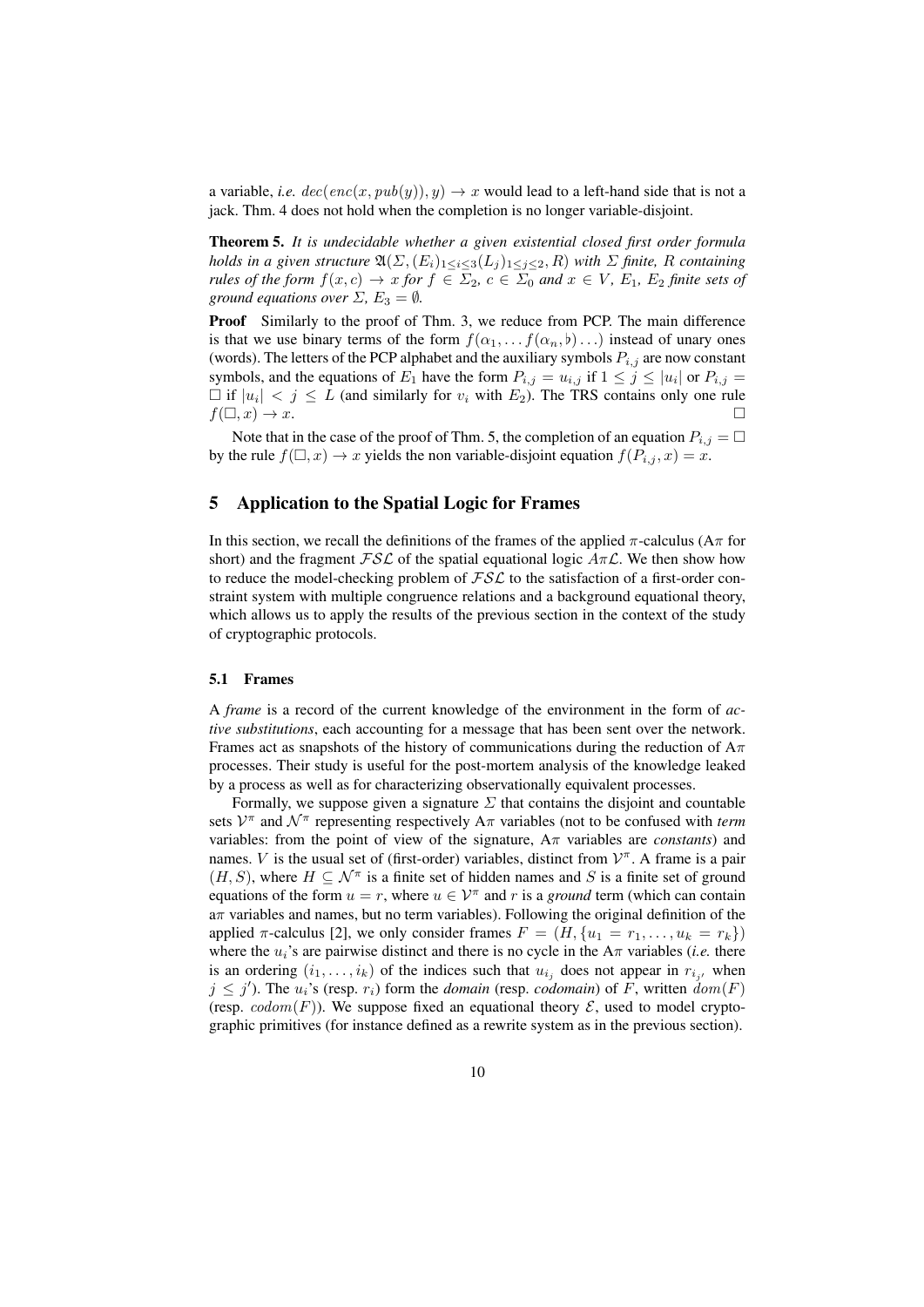*Notations* We will use the letters  $h, n, m, s$  to refer to elements of  $\mathcal{N}^{\pi}$ , u for elements of  $\mathcal{V}^{\pi}$ , a for elements of  $\mathcal{N}^{\pi} \cup \mathcal{V}^{\pi}$  and  $x, y$  for elements of V. We write t for arbitrary terms in  $T(\Sigma, V)$ , and r for ground terms in  $T(\Sigma)$ . The expressions  $fn(t)$  and  $fav(t)$  respectively denote the sets of names and  $A\pi$  variables of t, defined as usual, and  $f n a v(t) := f n(t) \cup f a v(t)$ . These notations are lifted to the sets of free names and  $A \pi$ variables of frames and formulas in the standard way, with  $fn((H, S)) := fn(S) \setminus H$ . The union of *disjoint* sets is denoted by  $\forall$ .

Frames are considered up to the following structural congruence relation that accounts for  $\alpha$ -equivalence over hidden names, for vacuous hidden names, and for the rewriting of terms using the equational theory:

**Definition 3.** *Structural congruence*  $\equiv$  *is the smallest equivalence relation on frames satisfying the following assertions*<sup>5</sup> *:*

$$
\begin{array}{ll}\n\alpha\text{-CONV} & (H, S) \equiv (H[n\leftarrow n'], S[n\leftarrow n']) & \text{if } n \in H \text{ and } n' \notin H \cup f n(S) \\
\text{NEW} & (H, S) \equiv (H', S) & \text{if } H \cap f n(S) = H' \cap f n(S) \\
\text{REWRITE} & (H, \{u_1 = r_1, \dots, u_k = r_k\}) \equiv (H, \{u_1 = r'_1, \dots, u_k = r'_k\}) \\
& \text{if } \forall i \in \{1, \dots, k\} \cdot r_i \stackrel{\star}{\underset{\sim}{\xi}} r'_i\n\end{array}
$$

Let us now recall the two essential notions of deducibility and static equivalence for frames. Two ground terms  $r_1$  and  $r_2$  are equal in the frame F, written  $F \vdash_{\mathcal{E}} r_1 = r_2$ (or  $F \vdash r_1 = r_2$  if  $\mathcal E$  is clear from context) when there exists a frame  $(H', S') \equiv F$ such that  $f_n(r_1, r_2) \cap H' = \emptyset$  and  $r_1 \xleftarrow{\ast} r_2$ .

Definition 4. *A ground term* r *is* deducible *from the frame* (H, S) *if there exists a term*  $r'$  such that  $fn(r') \cap H = \emptyset$  and  $(\emptyset, S) \vdash r = r'.$ 

F and F' are statically equivalent, written  $F \approx_s F'$ , when  $dom(F) = dom(F')$ *and, for all ground terms*  $r, r', F \vdash r = r'$  *if and only if*  $F' \vdash r = r'.$ 

**Definition 5.** *Two frames*  $F_1 = (H_1, S_1)$  *and*  $F_2 = (H_2, S_2)$  *are* orthogonal *if*  $H_1 \cap$  $H_2 = ∅, dom(F_1) ∩ dom(F_2) = ∅, fn(codom(F_1)) ∩ H_2 = fn(codom(F_2)) ∩ H_1 = ∅,$ *and*  $S_1 \oplus S_2$  *is acyclic. The composition*  $F = F_1 * F_2$  *of orthogonal frames*  $F_1, F_2$  *is the frame*  $(H_1 \oplus H_2, S_1 \oplus S_2)$ *.* 

As usual, we write  $F_1 \equiv F_2 * F_3$  if there are  $F'_1, F'_2, F'_3$  such that  $F'_1 = F'_2 * F'_3$  and  $F_i \equiv F'_i$ . For instance, the following equality holds:

$$
(\{n\}, \{u_o = pub(n)\}) * (\{n\}, \{u_1 = enc(n, u_0)\})
$$
  

$$
\equiv (\{k, s\}, \{u_0 = pub(k), u_1 = enc(s, u_0)\})
$$

The composition of two frames requires their rewriting so as to prevent clashes of their respective hidden names, hence  $({k}, {u<sub>o</sub>} = pub(k)})$  and  $({k}, s), {u<sub>1</sub>} =$  $enc(s, pub(k))$ ) can be composed into  $({k, k', s}, {u_0 = pub(k), u_1 = \text{sub(k)})})$  $enc(s, pub(k'))\})$  but not into  $({k, s}, {u_0 = pub(k), u_1 = enc(s, pub(k))}).$ 

<sup>&</sup>lt;sup>5</sup> We slightly deviate from the standard structural congruence defined by Abadi and Fournet [2], as we assume that substitutions of a frame are not taken into account when rewriting the terms of this frame (for instance, in our setting,  $(H, \{u_1 = u_2, u_2 = r\}) \not\equiv (H, \{u_1 = r, u_2 = r\})$  $r$ })). This does not change the notions of deducibility and static equivalence.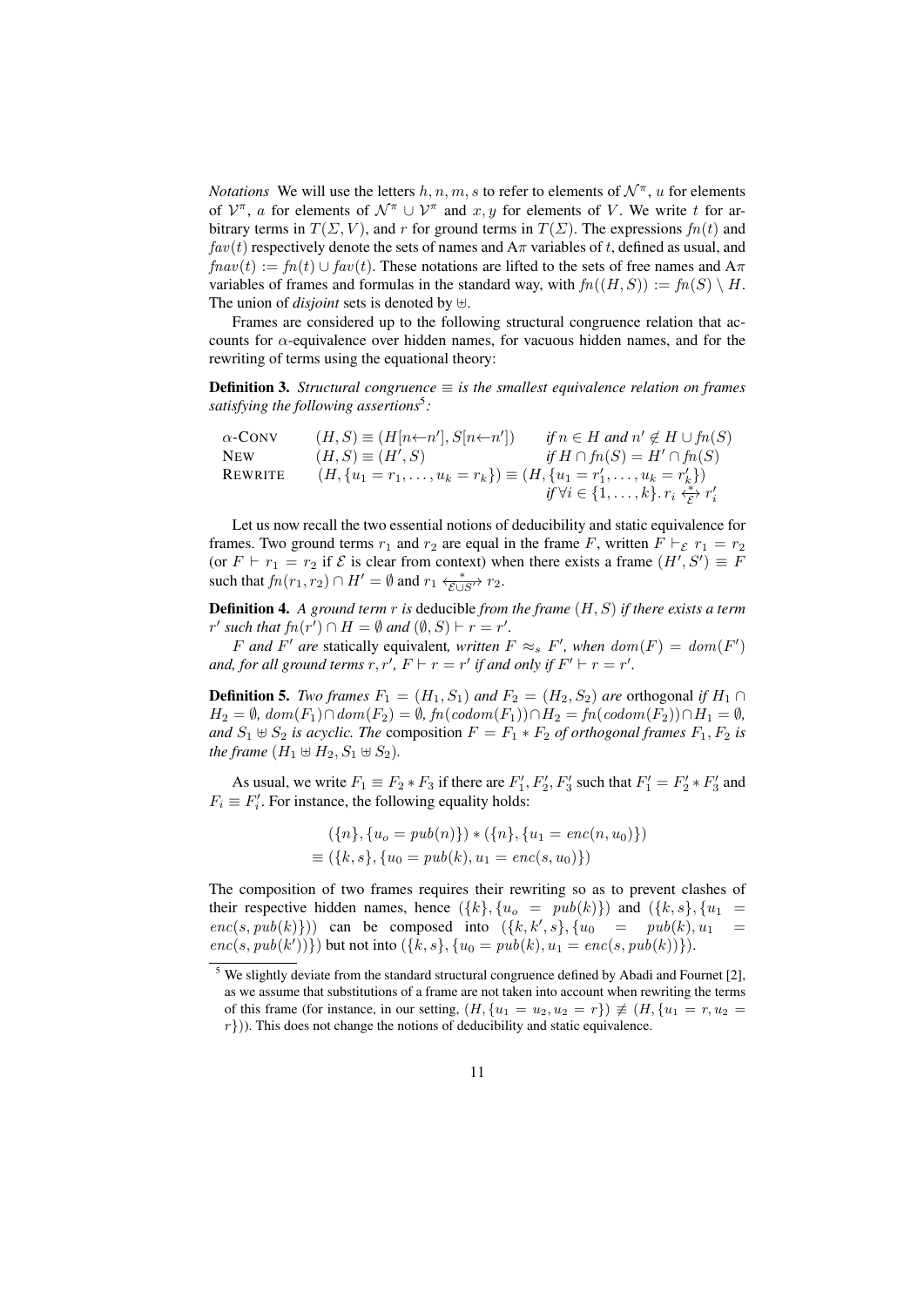$$
F, v \vDash t_1 = t_2 \Leftrightarrow F \vdash_{\varepsilon} t_1 v = t_2 v
$$
  
\n
$$
F, v \vDash \mathbf{0} \Leftrightarrow F \equiv (\emptyset, \emptyset)
$$
  
\n
$$
F, v \vDash \bigcirc \bigcirc a \Leftrightarrow \forall F' \equiv F. a \in \text{fnav}(F')
$$
  
\n
$$
F, v \vDash \neg \Phi \Leftrightarrow F, v \nvDash \Phi
$$
  
\n
$$
F, v \vDash \Phi_1 \wedge \Phi_2 \Leftrightarrow F, v \vDash \Phi_1 \text{ and } F, v \vDash \Phi_2
$$
  
\n
$$
F, v \vDash \Phi_1 * \Phi_2 \Leftrightarrow \exists F_1, F_2. F \equiv F_1 * F_2, F_1, v \vDash \Phi_1 \text{ and } F_2, v \vDash \Phi_2
$$
  
\n
$$
F, v \vDash \exists x. \Phi \Leftrightarrow \exists r \in T(\Sigma). F, (v \cup \{x \rightarrow r\}) \vDash \Phi
$$
  
\n
$$
F, v \vDash \text{Ha}. \Phi \Leftrightarrow \exists a' \notin \text{fnav}(F, v, \Phi). F, v \vDash \Phi[a \leftarrow a']
$$
  
\n
$$
F, v \vDash \text{Ha}. \Phi \Leftrightarrow \exists n' \notin \text{fn}(F, v, \Phi). \exists (H', S'). \quad F \equiv (\{n'\} \uplus H', S')
$$
  
\n
$$
F, v \vDash \Phi \otimes n \Leftrightarrow (\{n\} \cup H, S), v \vDash \Phi
$$

Fig. 1. Satisfaction relation of  $\mathcal{FSL}$  for a frame  $F = (H, S)$ 

### 5.2 The frame logic  $\mathcal{FSL}$

Consider the fragment  $\mathcal{FSL}$  of  $A\pi\mathcal{L}$  formed by the formulas  $\Phi$  of the following grammar, where  $t_1, t_2 \in T(\Sigma, V), a \in \mathcal{N}^{\pi} \oplus \mathcal{V}^{\pi}, x \in V$ , and  $n \in \mathcal{N}^{\pi}$ .

$$
\Phi ::= t_1 = t_2 \mid \mathbf{0} \mid \textcircled{0}a \mid \neg \Phi \mid \Phi_1 \land \Phi_2 \mid \Phi_1 * \Phi_2 \mid \exists x. \Phi \mid \text{Ma. } \Phi \mid \text{Hn. } \Phi \mid \Phi \otimes a
$$

The semantics of the logic is given by a satisfaction relation between a frame  $F = (H, S)$ , a valuation v mapping term variables of V to ground terms of  $T(\Sigma)$ , and a formula  $\Phi$ . It is shown in Fig. 1, and is devised so as not to distinguish between structurally congruent frames. Intuitively,  $t_1 = t_2$  is an equality test under the ambient equational theory  $\mathcal E$  augmented by the equalities in F, 0 describes empty frames,  $\mathcal C/a$ is true whenever the name or  $A\pi$  variable a appears free in all the frames structurally congruent to F,  $\neg$ ,  $\wedge$  and  $\exists$  is the classical first-order fragment,  $\mathcal{U}a$  is the Gabbay-Pitts quantifier over fresh names or  $A\pi$  variables (*i.e.* it quantifies over names–or  $A\pi$ variables–that do not appear free in neither the frame nor the remaining formula),  $Hn$ is a quantifier over hidden names of the frame (intuitively, it reveals a secret name of the frame, which may be vacuous if it does not appear free in the set of equations  $S$  of  $F$ ),  $*$  is the spatial conjunction that decomposes F into two orthogonal subframes, and  $\Phi \otimes n$  hides the name n in F and proceeds with  $\Phi$ .

For instance, the deducibility of a secret name (without specifying which one) is expressed by  $\exists x.$  Hk.  $x = k$ : as the term quantification is placed first, the guessed term x cannot mention the revealed name  $k$ . The general deducibility problem is also expressible in this fragment, but the formula depends on the frame  $F = (\{h_1, \ldots, h_l\}, \{u_1 =$  $t_1, \ldots, u_k = t_k$ ) due to  $\alpha$ -conversion issues:

deducible
$$
(F, t) := \exists x. \mathsf{H} h_1, \ldots, h_l \ldotp (x = t \land u_1 = t_1 \land \ldots \land u_k = t_k)
$$

Other security properties are expressible using spatial logics, for instance regarding the quantity of information leaked in a frame:  $\exists x.$  Hk.  $x = k$  holds if there is at least one secret leaked by the frame, while  $\exists x, y$ . Hk, k'.  $x = k \wedge y = k'$  asserts that two independent secrets are. The formulas presented in the introduction also fit our fragment.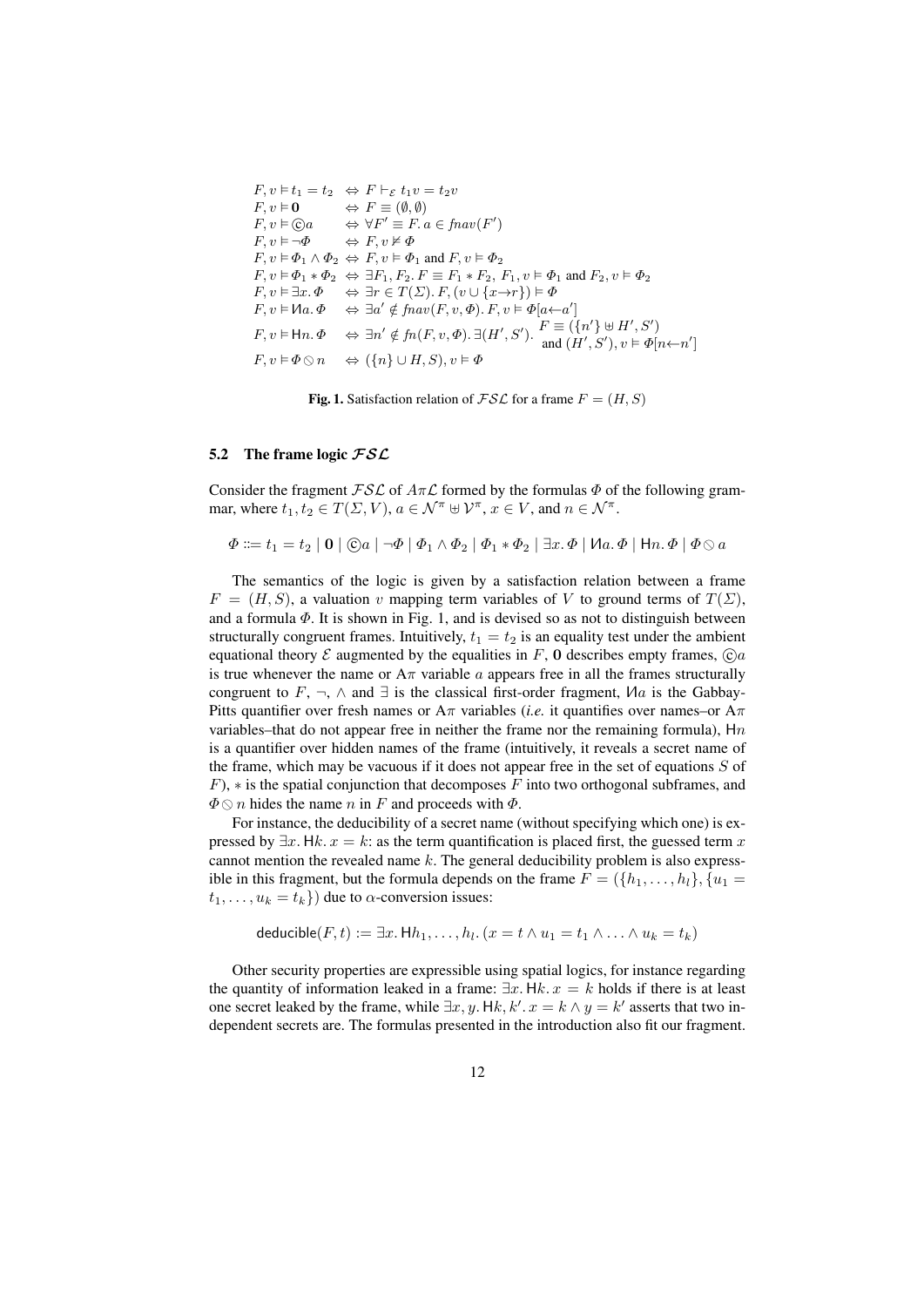#### 5.3 From spatial to equational

In this section, we reduce the model-checking problem for  $\mathcal{FSL}$  to the evaluation of an equational formula over a term algebra. We assume given a signature  $\Sigma \supseteq \mathcal{N}^{\pi} \oplus \mathcal{V}^{\pi}$ and an equational theory  $\mathcal E$  defined by an orthogonal, terminating term rewrite system  $R_{\mathcal{E}}$ . Moreover, we can assume that all the rewrite rules in  $R_{\mathcal{E}}$  mention only variables, and no constants, as it is always the case in  $A\pi$  equational theories. For every finite set S of ground equations of the form  $u = r$ ,  $=$ <sub>S</sub> denotes  $\leftarrow^*_{S \cup \mathcal{E}}$ . Consider the first-order logic  $\mathcal{L}_{eq}$  defined by the following grammar (we omit its semantics for brevity):

$$
\phi ::= t_1 =_S t_2 \mid n \in fn(t) \mid u \in fav(t) \mid \phi_1 \land \phi_2 \mid \neg \phi \mid \exists x. \phi \mid \mathcal{M}n. \phi
$$

Let  $\mathfrak{A} := \mathfrak{A}(\Sigma, (-s)_S, (\mathcal{C}_a)_{a \in \mathcal{N}^{\pi} \oplus \mathcal{V}^{\pi}}, R_{\varepsilon})$  where  $C_a := \{t \mid a \in \text{fnav}(t)\}.$  We give below a translation  $H, S, \Phi \mapsto (H, S, \Phi)$  that associates an equational formula in  $\mathcal{L}_{eq}$  to a frame  $(H, S)$  and a spatial formula  $\Phi$ , built by induction on  $\Phi$  with the following inductive hypothesis:

## **Lemma 3.** For all v, H, S and  $\Phi$ ,  $\mathfrak{A}$ ,  $v \models (\mathfrak{H}, S, \Phi)$  if and only if  $(H, S)$ ,  $v \models \Phi$ .

*Notations* We write  $t = t'$  for  $\bigwedge_{i=1}^{n} t_i = t'_i$  (and similarly for sets of terms) and  $m \in fn(t)$  for  $\bigvee_{i=1}^{n} m \in fn(t_i)$  (and similarly for  $u \in fav(t)$ ). Arities are implicitly supposed to match: in  $\exists t. t = codom(S), t$ 's size is implicitly chosen to match the size of  $codom(S)$ . Finally,  $\top$  (resp.  $\bot$ ) is a formula that is always true (resp. always false), for instance  $n = n$  for some n (resp.  $\neg n = n$ ).

The translation of  $\hat{c}$  a follows its semantics and thus is quite straightforward. It is defined as  $\bot$  when  $a \in H$ ,  $\top$  when  $a \in dom(S)$ , and otherwise as

$$
(\mathcal{H}, S, \mathbb{C}a) := \forall \mathbf{x}. \mathbf{x} =_{\emptyset} codom(S) \Rightarrow a \in \mathit{fnav}(\mathbf{x})
$$

Hiding a name consists merely of adding  $h$  to the set of hidden names, and term quantification is left as-is, since the semantics of  $\exists x$  for  $\mathcal{FSL}$  and  $\mathcal{L}_{eq}$  are the same. As we know all the hidden names of the frame, we can treat name revelation as a disjunction over those names and a fresh name  $n'$ , the latter accounting for the fact that one can reveal "fake" hidden names (using NEW):

$$
(H, S, \Phi \otimes n) := (H \cup \{n\}, S, \Phi) \qquad (H, S, \exists x. \Phi) := \exists x. (H, S, \Phi)
$$

$$
(H, S, \text{Hn.} \Phi) := \text{Mn'.} \bigvee_{h \in H \oplus \{n'\}} (H \setminus \{h\}, S, \Phi[n \leftarrow h])
$$

To translate an equality  $t_1 = t_2$  one has to take care of the hidden names of S, as  $\mathcal{L}_{eq}$  only allows substitutions as parameters of equality tests, and not general frames. To overcome this, we simulate the behavior of hidden names by replacing the names of S that appear in H with fresh names H' such that  $H' \cap fn(S, t_1, t_2) = \emptyset$ . It is easy to check that these fresh names behave like hidden names for the equality test.

$$
(\{h_1, \ldots, h_k\}, S, t_1 = t_2) :=
$$
  

$$
lh'_1, \ldots, h'_k, t_1[h_1, \ldots, h_k \leftarrow h'_1, \ldots, h'_k] =_S t_2[h_1, \ldots, h_k \leftarrow h'_1, \ldots, h'_k]
$$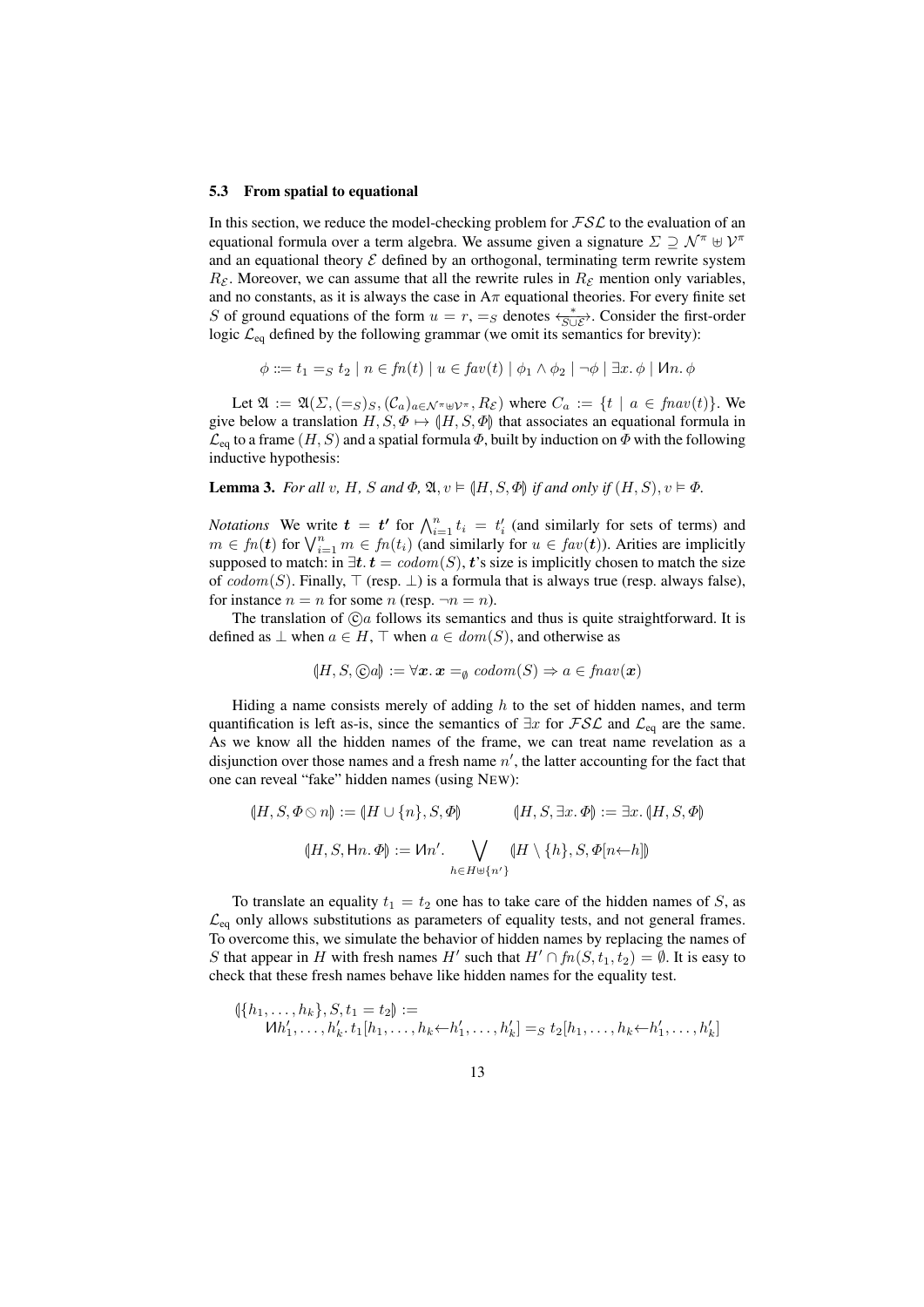To translate ∗, we need to be able to state that the set of hidden names appearing in two subframes are disjoint one from another up to rewriting of terms using the equational theory. This is achieved by the operator  $t_1\bot^H t_2$  below which states that two sets of names  $t_1$  and  $t_2$  may be rewritten so as not to share names in H:

$$
\boldsymbol{t}_1 \perp^H \boldsymbol{t}_2 := \exists \boldsymbol{x}_1, \boldsymbol{x}_2. \, \boldsymbol{x}_1 =_{\emptyset} \boldsymbol{t}_1 \wedge \boldsymbol{x}_2 =_{\emptyset} \boldsymbol{t}_2 \wedge \bigwedge_{h \in H} (h \in fn(\boldsymbol{x}_1) \Rightarrow h \notin fn(\boldsymbol{x}_2))
$$

The translation of frame composition then only needs to quantify over all 2 partitions of the set of active substitutions that yield orthogonal subframes:

$$
(H, S, \Phi_1 * \Phi_2) := \bigvee_{S_1 \uplus S_2 = S} (codom(S_1) \perp^H codom(S_2) \land (H, S_1, \Phi_1) \land (H, S_2, \Phi_2))
$$

This particular step of our translation would be unsound if substitutions of the frame could be applied to other substitutions of the frame, like in the original applied  $\pi$ -calculus. Finally,  $(H, S, \neg \Phi) := \neg(H, S, \Phi)$ ,  $(H, S, \Phi_1 \land \Phi_2) := (H, S, \Phi_1) \land$  $(H, S, \Phi_2)$ , and  $(H, S, 0) := \top$  if  $S = \emptyset$  and  $\bot$  otherwise. From the inductive hypothesis of Lem. 3 we deduce:

**Theorem 6.** For all frame  $F = (H, S)$  and formula  $\Phi$  of FSL one can effectively *compute a formula*  $\phi$  *of*  $\mathcal{L}_{eq}$  *such that*  $F \models \Phi$  *if and only if*  $\mathfrak{A} \models \phi$ *. Moreover, the predicates*  $=_{S'}$  *that appear in*  $\phi$  *are all such that*  $S' \subseteq S$ *.* 

#### 5.4 Deciding the model-checking of  $\mathcal{FSL}$  and static equivalence

We now show how to apply Thm. 4 to the decidability of security properties of frames, namely the ones expressible in  $\mathcal{FSL}$ , as well as static equivalence.

**Theorem 7.** Let  $(H, S)$  be a frame such that the completion of S under  $R_{\mathcal{E}}$  terminates *and is linear and variable disjoint. Then the problem to decide, for a formula*  $\Phi \in$ FSL*, whether* (H, S) *satisfies* Φ *is decidable when the comparisons are all of the form*  $r =_{S'} r'$ ,  $x =_{S'} r$  or  $x =_{S'} x'$  where  $S' \subseteq S$ .

**Proof** Let us write  $\mathcal{A}_{\phi}$  (resp.  $\mathcal{S}_{\phi}$ ) for the *finite* set of a (resp. S') such that  $a \in fn(t)$ or  $a \in fav(t)$  (resp.  $=_S'$ ) appears in  $\phi$ , and  $\mathfrak{A}_{\phi}$  for  $\mathfrak{A}(\Sigma, (=_{S'})_{S' \in S_{\phi}}, (C_a)_{a \in A_{\phi}}, R_{\mathcal{E}})$ . For  $\phi$  to be a formula over this structure (which does not include function symbols), the comparisons  $t_1 = S t_2$  have to be restricted to those of the forms  $r = S r'$ ,  $x = S r$  or  $x =_S x'$  (where  $r, r' \in T(\Sigma)$  denote *ground* terms and  $x, x' \in V$  are term variables). This restriction corresponds to the hypothesis of the theorem on  $\Phi$ , which is satisfied by all the formulas presented in this paper.

Let us observe that one can eliminate Gabbay-Pitts quantifiers in any formula by first rewriting the formula in prenex form (the only non-homomorphic case being  $\exists x \, \mathcal{M} \land \phi \Leftrightarrow \mathcal{M} \land \exists x \, (\neg n \in \mathit{fn}(x)) \land \phi$ , and then dropping them. Since by hypothesis the completion of S terminates under  $R_{\mathcal{E}}$ , the completions of every  $S' \subseteq S$  also terminates. Moreover, the equations  $=_{S'}$  are over ground terms, hence are trivially linear and variable-disjoint, and the languages  $C_a$  are all recognizable. Thus Thm. 4 applies on  $\mathfrak{A}_{\phi}$ , which shows that the satisfiability problem  $\hat{\pm} \phi$  for the logic  $\mathcal{L}_{eq}$  is decidable.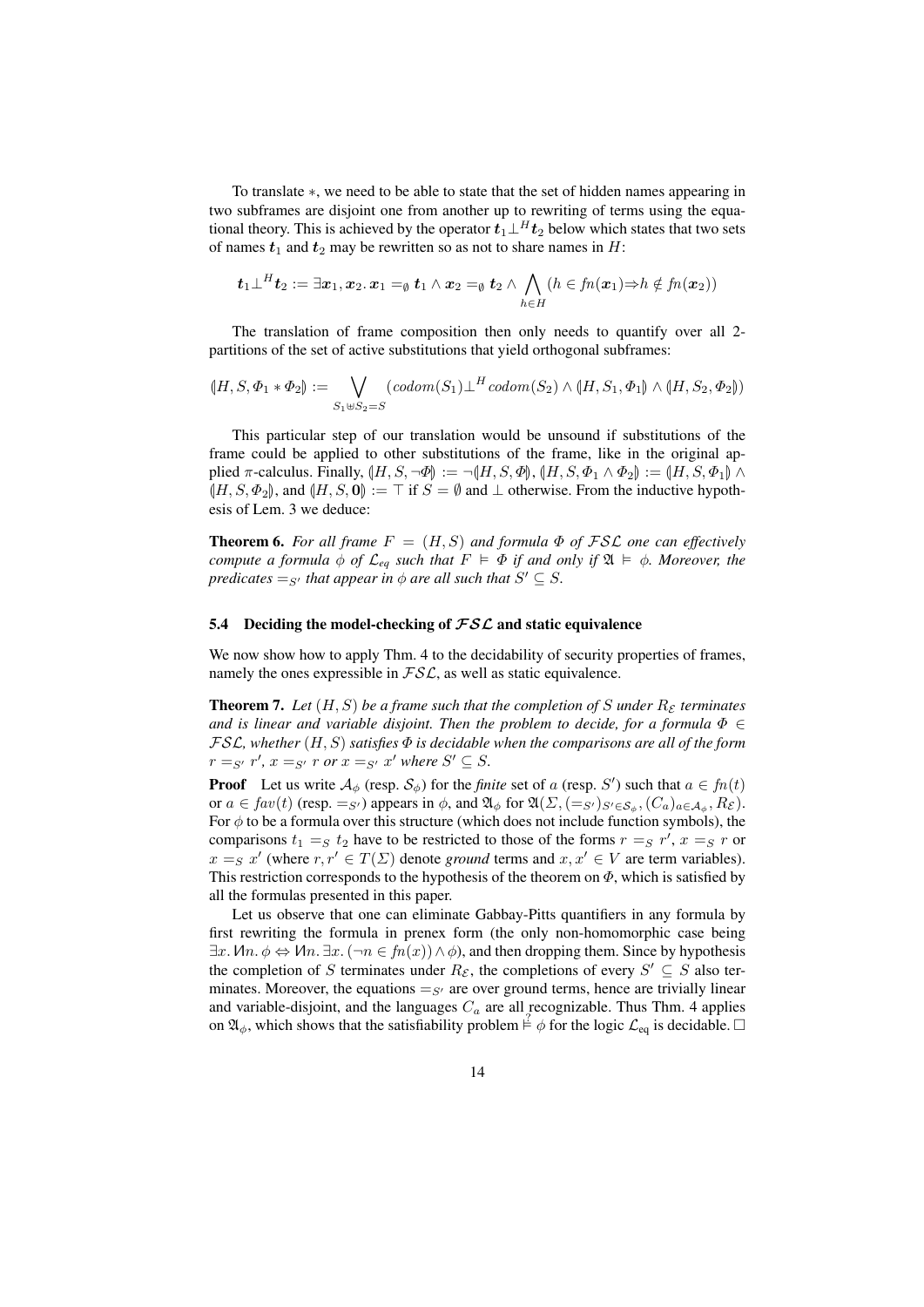In particular, the model-checking problem of  $\mathcal{FSL}$  is decidable whenever the conditions on  $R_{\mathcal{E}}$  and S of Lemma 2 are satisfied, hence for the equational theory of pairs or of fixed key symmetric or asymmetric encryption (or any combination thereof), whatever the considered frame S is.

This result also applies with the original definition of structural congruence for frames by Abadi and Fournet [2] (see the footnote page 11). However, our translation of the ∗ logical operator would not produce a finite formula anymore, hence this connector would have to be dropped to retain decidability. One may also easily add the Aπ variable hiding operator of  $A\pi\mathcal{L}\Phi\otimes u$ , which we omitted to simplify our syntax for frames (in which hidden variables have no meaning), without impairing Thm. 7.

Finally,  $\mathcal{L}_{eq}$  can also express static equivalence between two frames  $F = (\{h_i\}_i, S)$ and  $F' = (\lbrace h'_i \rbrace_i, S')$  by the following formula, thus providing a decidable way of deciding such a relation when the equational theory obeys the constraints above:

$$
F \approx_s F' \text{ iff } \forall x, x'. \bigwedge_{i,i'} \neg h_i h'_{i'} \in fn(x, x') \Rightarrow (x =_S x' \Leftrightarrow x =_{S'} x')
$$

# 6 Conclusion

Classically used decision procedures for first-order theories seem not be applicable when faced with multiple congruence relations defined by independent equational axioms. Automata-based methods, on the other hand, have the advantage that the combination of different predicates, each of them recognizable for the same encoding of the elements of the algebra, comes for free. However, they can handle only restricted classes of equational axioms. Whether it is possible to push the method to, for instance, non left-linear background equational theories like  $check(x, pub(k), sign(x, k)) \rightarrow ok$ is up to future work.

As an application, we have obtained a decidability result for the model-checking of a rich fragment of  $A\pi\mathcal{L}$  and static equivalence, under a class of realistic equational theories. It is incomparable with previous decidability results obtained for deducibility and static equivalence only [1]. Considering a larger fragment of  $A\pi\mathcal{L}$  would be challenging, in particular in the handling of  $A\pi$  variable revelation  $Hu, \Phi$ , which is not supported in our setting as it amounts to quantifying over a new, unknown substitution  $u = r$  against which terms can be tested. Such an extension would require not only to consider multiple congruence relations, but also to quantify over them. We conjecture that techniques similar to those exposed in this paper could be applied to the study of the model-checking of the frame logic of Hüttel and Pedersen.

#### References

- 1. M. Abadi and V. Cortier. Deciding Knowledge in Security Protocols under Equational Theories. *Theoretical Computer Science*, 367(1-2):2–32, 2006.
- 2. M. Abadi and C. Fournet. Mobile values, new names, and secure communication. In *POPL'01*.